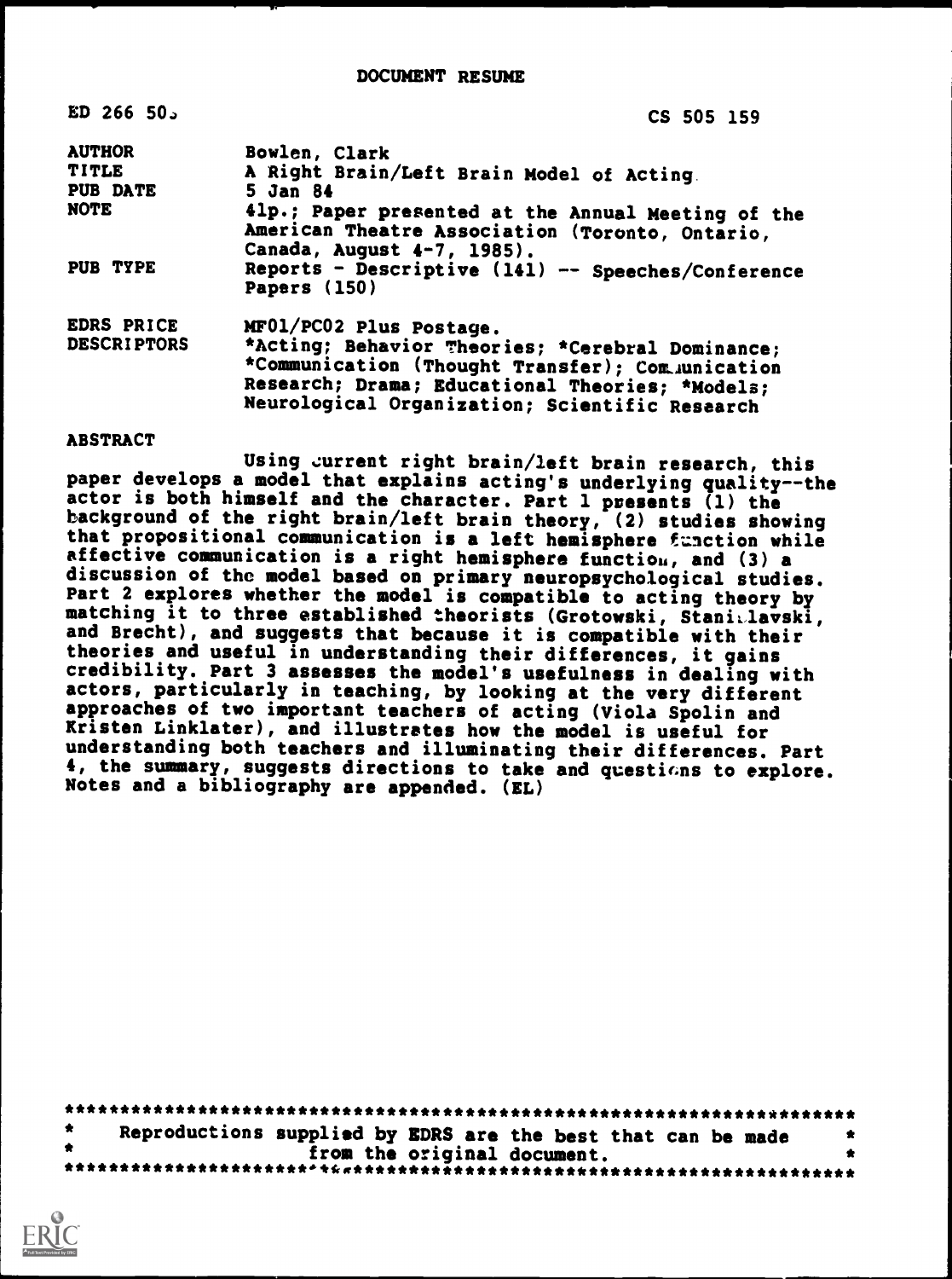U.S. DEPARTMENT OF EDUCATION NATIONAL INSTITUTE OF EDUCATION EDUCATIONAL RESOURCES INFORMATION CENTER (ERIC) )(This document his been reprodubsd es received from the person or organization

onginating it 1.1 Minor changes hove been mode to improve reproduction quaky

 $\bullet$  Points of view ur opinions stated in this document do not necessarily represent official NIE position or policy

A Right Brain/Left Brain Model of Actiag

# Clark Bowlen Department of Theater University of Massachusetts/ Amherst

Part I of the paper develops a model which explains acting's underlying duality -- the actor is at orce himself and the character. The model uses current right brain/left brain research. It is based on primary neuropsychological studies rather than secondary works and therefore is quite specific and detailed.

Parts II and III compare the theories of Stanislavski, Grotowski, Brecht, Spolin and Linklater with the model. The parallels tend to validate the model, and, incidentally, provide a fresh way of looking at these important figures.

Part IV is a summary and brief discussion of the model's effectiveness as a teaching tool.

505 159

"PERMISSION TO REPRODUCE THIS MATERIAL HAS BEEN GRANT! J BY

Clark Bowlen

TO THE EDUCATIONAL RESOURCES  $\overrightarrow{C}$ INFORMATION GENTER (ERIC)."

 $\mathbf{F}$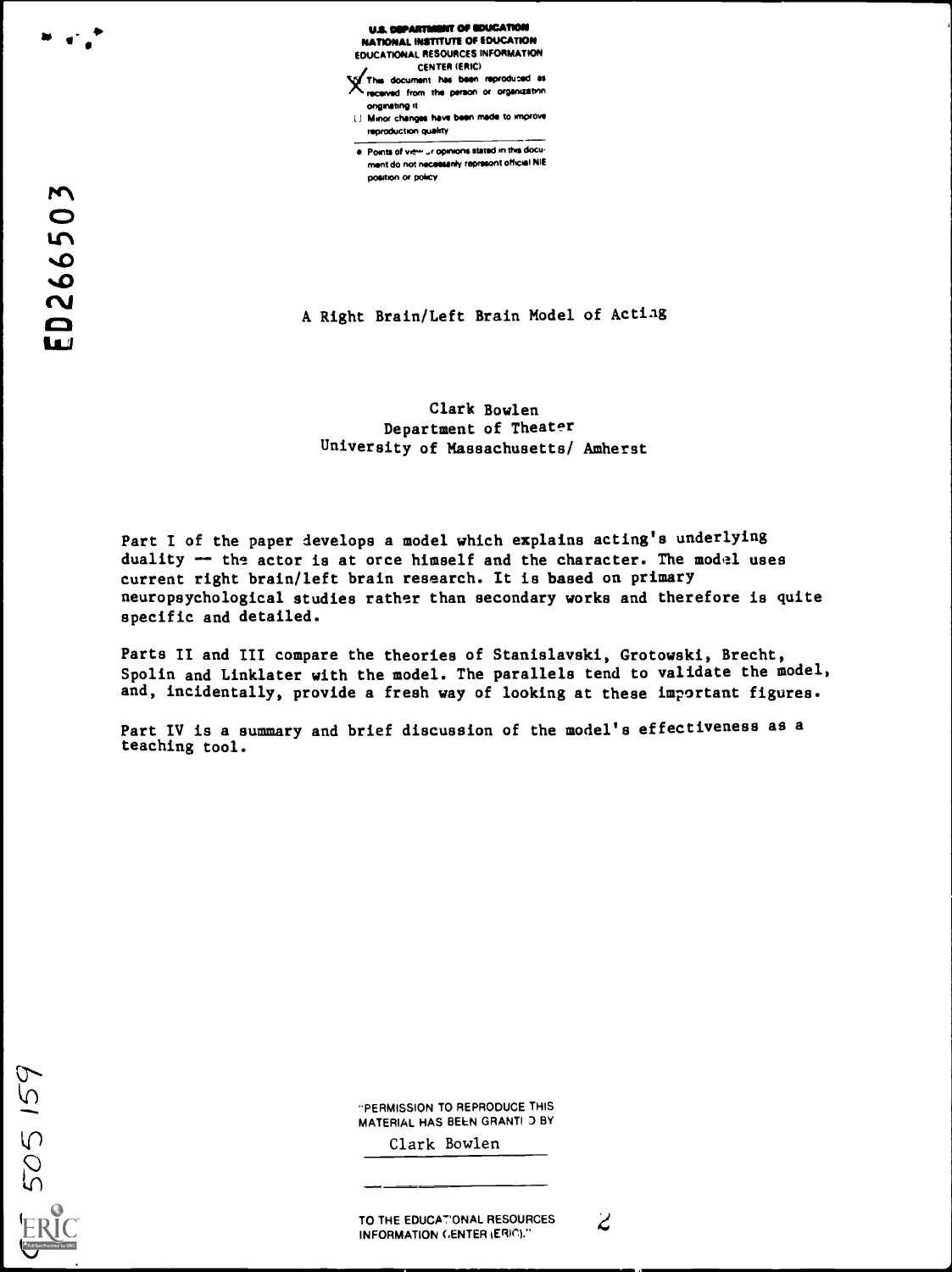A RIGHT BRAIN/LEFT BRAIN MODEL OF ACTING

Clark Bowlen Department of Theater UMass/Amherst

January 5, 1984



I 1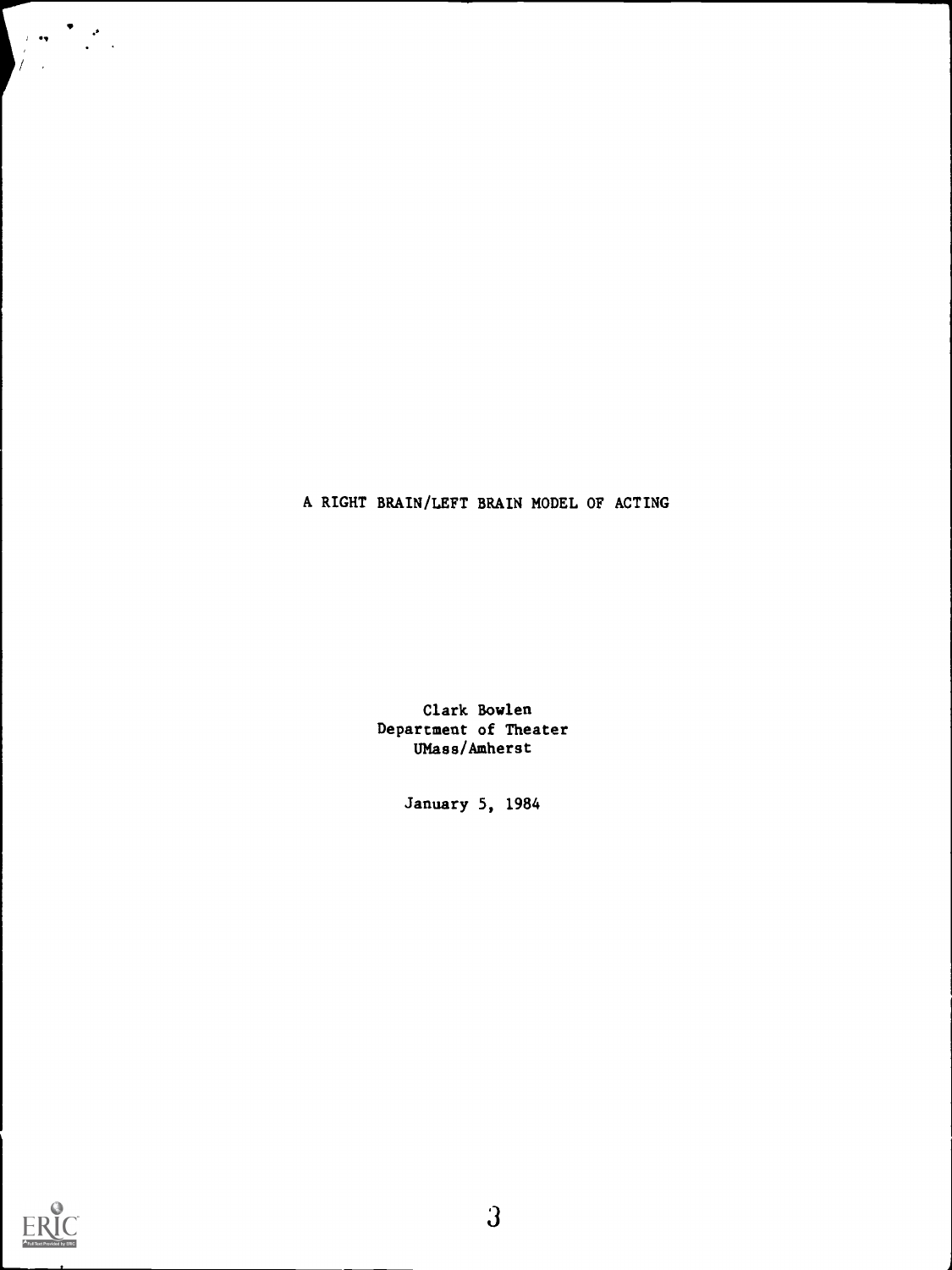#### INTRODUCTION

Acting is a duality. It is being two persons at once. An actor does not just signify or depict a character, he truly becomes another person. Yet he remains himself. He is two realities in one. Dramatic theorists tend to find this a paradox and resort to metaphysics. Actors -- from tyros to professionals who practice duality every day -- are less confounded by it, but no more precise in describing its source. Audiences can't explain it either, but they know it when they see it  $-$  and they want it.

One possibility is that duality is intrinsic tc human nature. The actor somehow uses the duality or gives in to it in performance. Dualism is plentiful in both Eastern and Western thought. There are many attractive lines of inquiry. But pursuing dualism on a metaphysical/philosophical plane could only satisfy theorists. It does not explain the day to day acting process. That needs a more concrete duality  $\rightarrow$  one that belongs not to the realm of aesthetics, but to performance. Of course aesthetics and performance are themselves part of a duality that ceases when the lights go up. What's really needed is a model for acting that begins with the process -- a bottom up rather than a top down theory.

The theory that the left and right hemispheres of the brain are specialized for some tasks offers such a possibility. The difference between the hemispheres -- both in general attributes and specific function -- suggest parallels with the acting duality. The neuropsychological research on hemisphere asymmetry is extensive enough to provide a good base and allow for

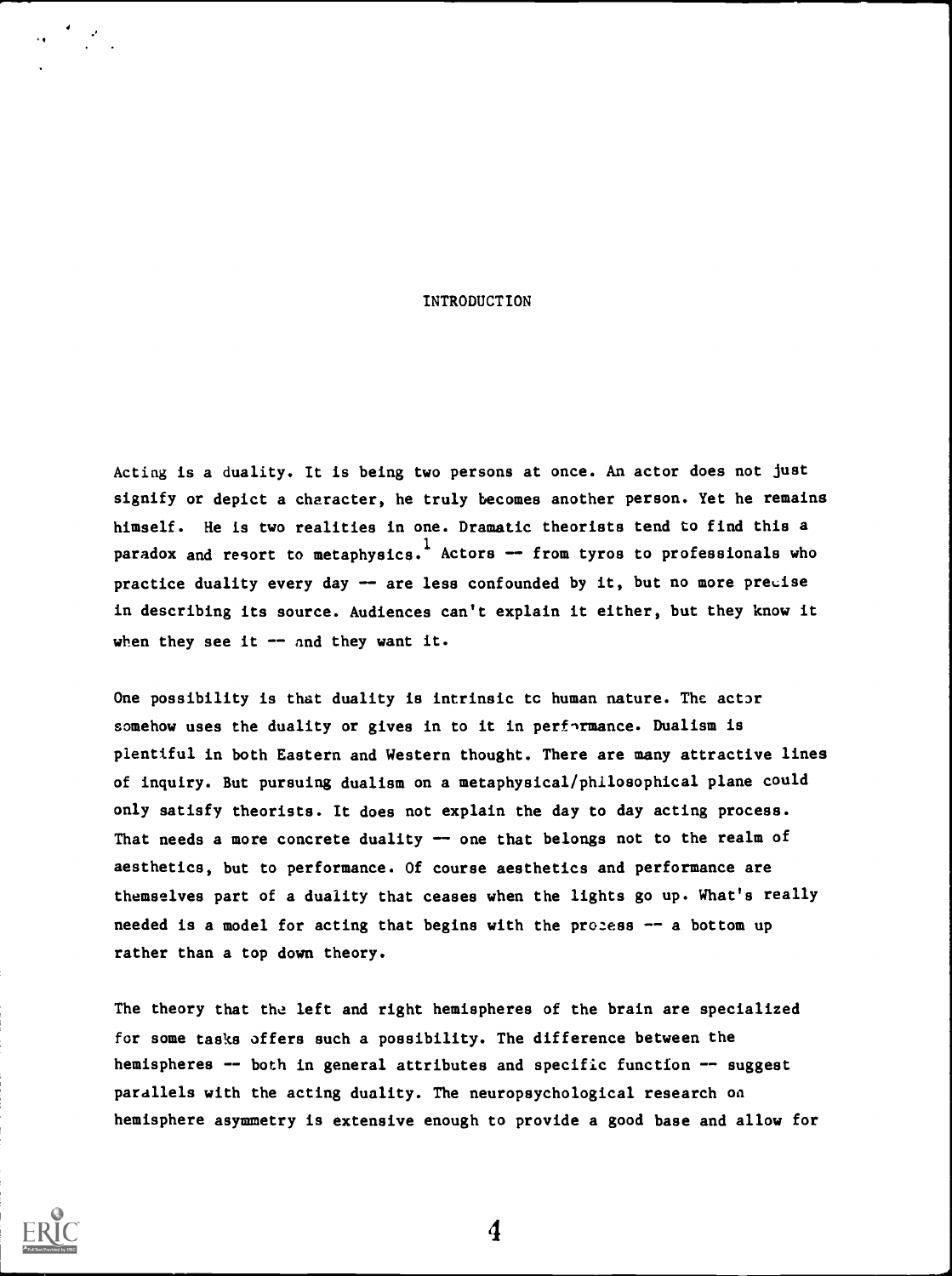synthesis, and it has attracted attention in other areas of the Fine Arts, most notably Betty Edwards' Drawing on the Right Side of the Brain.<sup>2</sup> Her model is more than theory. It works. It is an effective way to teach people to draw.

2

The danger in posing such a model of acting is that it will be taken as a literal description of what the brain does. It is not. It can't be. No one knows how the brain works in life, no less in acting. At the same time, the model is not entirely metaphor. It is based on scientific research and thus has a more concrete base than metaphysics. Where along the road from science to metaphor this model lies depends on its usefulness in practice. That can be measured in part by its compatibility with current performance theory -- Part Two of this paper will essay that -- but its ultimate measure is its effectiveness as a teaching tool. Part Three discusses that.

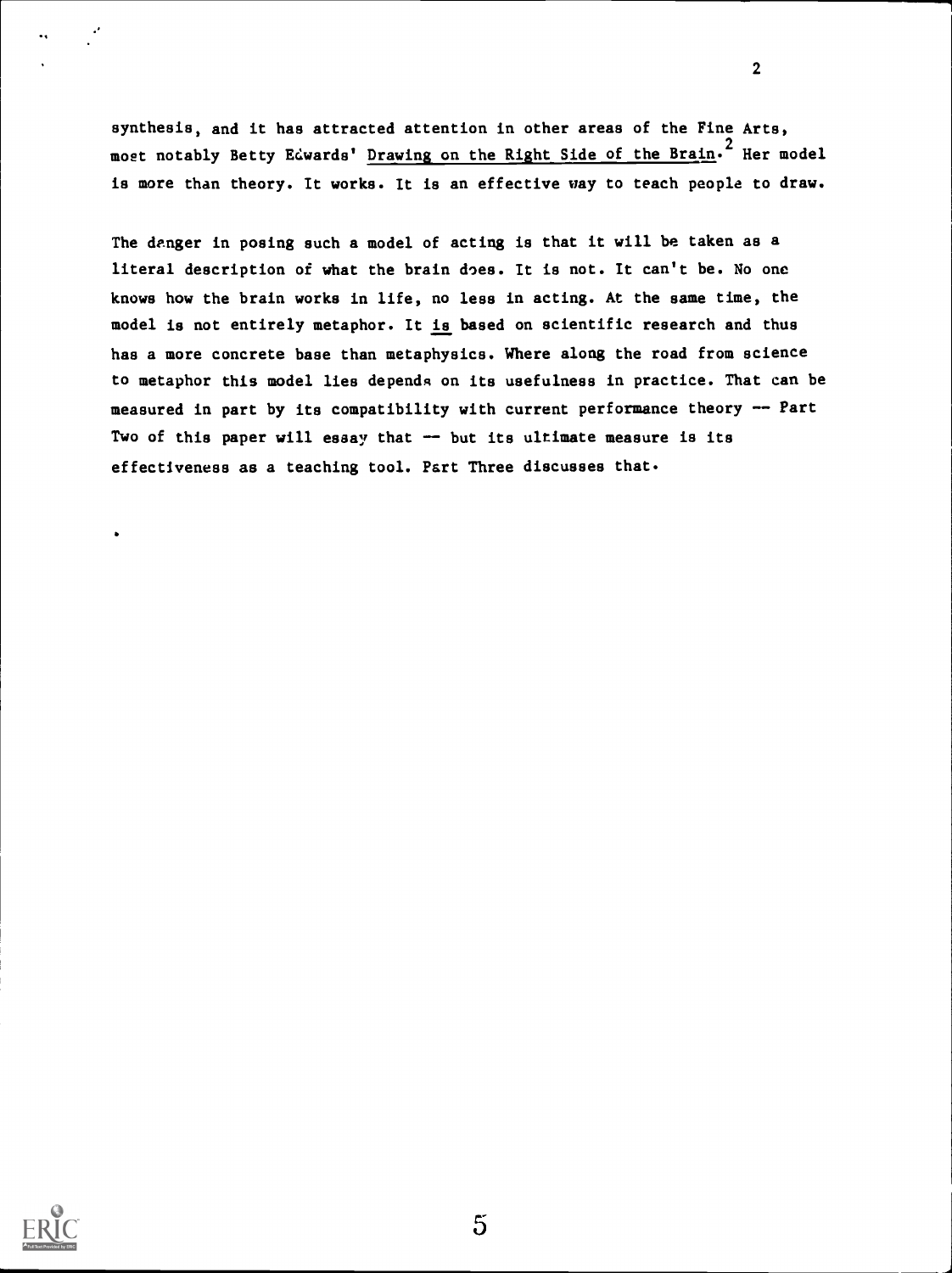## PART I  $-$  RIGHT BRAIN/LEFT BRAIN MODEL

# Background

Right brain/left brain theory starts with anatomy. The cerebrum -- the major brain structure and seat of our higher functions  $-$  is comprised of two separate hemispheres, connected by a bundle of nerve fibers called the corpus callosum. The cerebral hemispheres have different fuuctions. The left hemisphere controls the right side of the body, the right hemisphere the left side, for example.



The theory that the right and left hemispheres have different psychological functions began with research on split-brain subjects -- epileptics who had had their corpus callosum severed to reduce the severity of seizures. Although outwardly appearing normal, split-brain subjects exhibited strange behavior on certain experiments. They could not say the name of an object which they held out of sight in their left hand, but could name it if it was held cut of sight

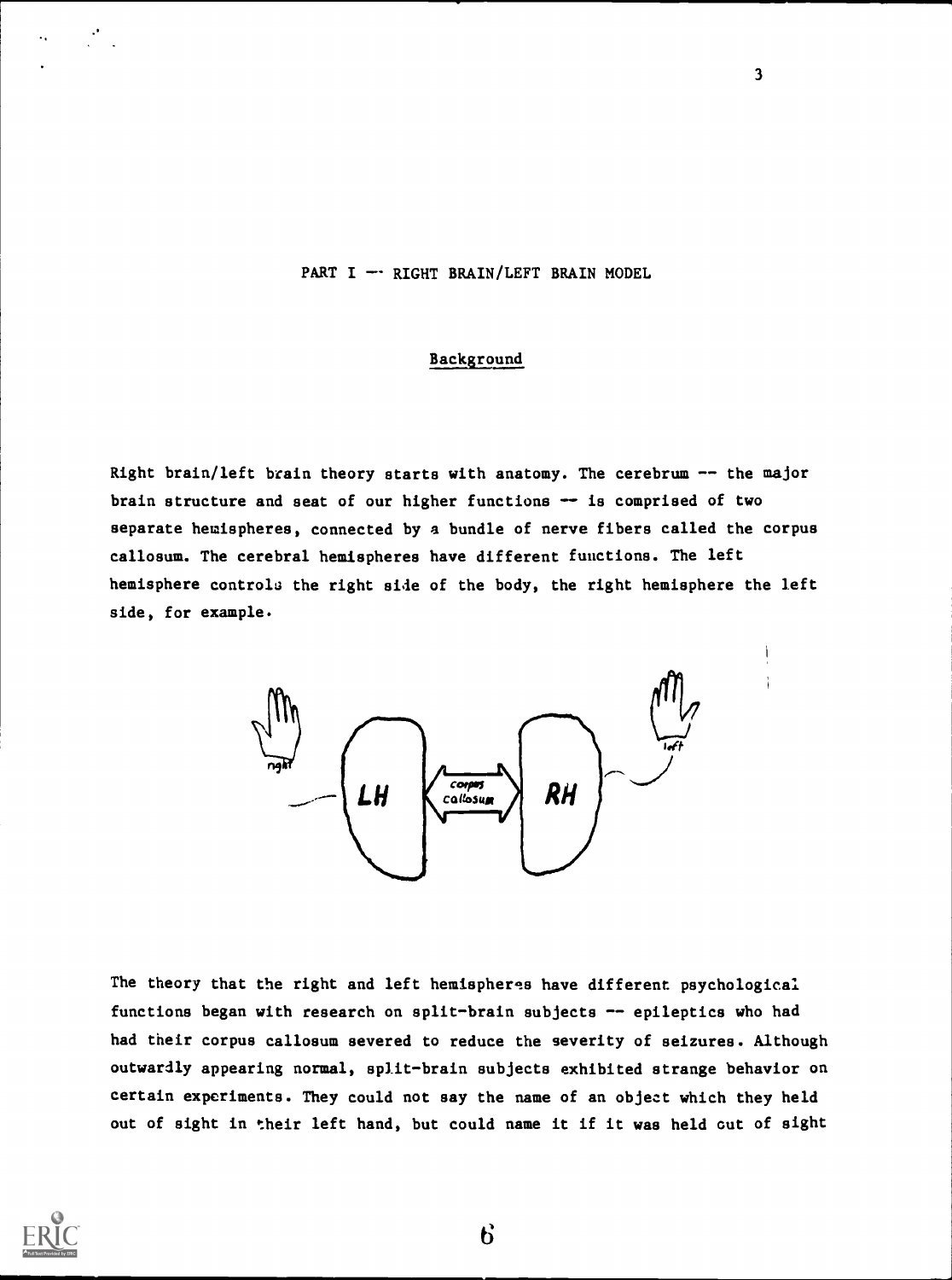in their right hand. This suggested to researchers that verbal ability was localized in the left hemisphere. Ultimately, a variety of experimental techniques -- with split-brain, brain damaged, and normal subjects -- showed the brain is asymmetrical on a number of tasks, i.e. the tasks are lateralized to one hemisphere or the other. These tasks do not necessarily reside 100% in a single hemisphere, but they are clearly associated with it  $-$  to the extent that if the hemisphere is inoperative entirely or in key areas, the task can't be performed.

Early interpretations of these asymmetries tended to emphasize differences in the hemispheres, and to generalize broad functional differences from rather narrow evidence. A dichotomania, as one scholar called it, prevailed. Recent interpretations tend to work from the premise that human behavior is integrated and therefore functional asymmetries are not at the root of all behavior. There is also more caution in construing evidence.

Below are categories of functions which recent secondary sources assign to one hemisphere or the other. These reprefent areas of general agreement:  $3$ 

#### Left Hemisphere Right Hemisphere

| -Language skills                | -Manipulo/visual/spatial skills    |
|---------------------------------|------------------------------------|
| -Symbolic/sequential processing | -Simultanteous/holistic processing |
| -Verbal memory                  | -Image/pictorial memory            |

The functions in each hemisphere are related. Language is a symbolic, sequentially processed function that requires verbal memory. Holistic processing and image memory are needed for manipulo/visual/spatial skills.

The fact that these functions reside in a given hemisphere is of little importance unless they operate autonomously in some degree, i.e. the split must be behavioral. Experiments with split-brain subjects show that the hemispheres and associated functions do act autonomously. Inability to name unseen objects in the left hand is a simple illustration. Perhaps the most dramatic is the verbal left hemisphere's apparent need to reconcile the whole person's behavior. Then allowed to view what they corldn't name in their left

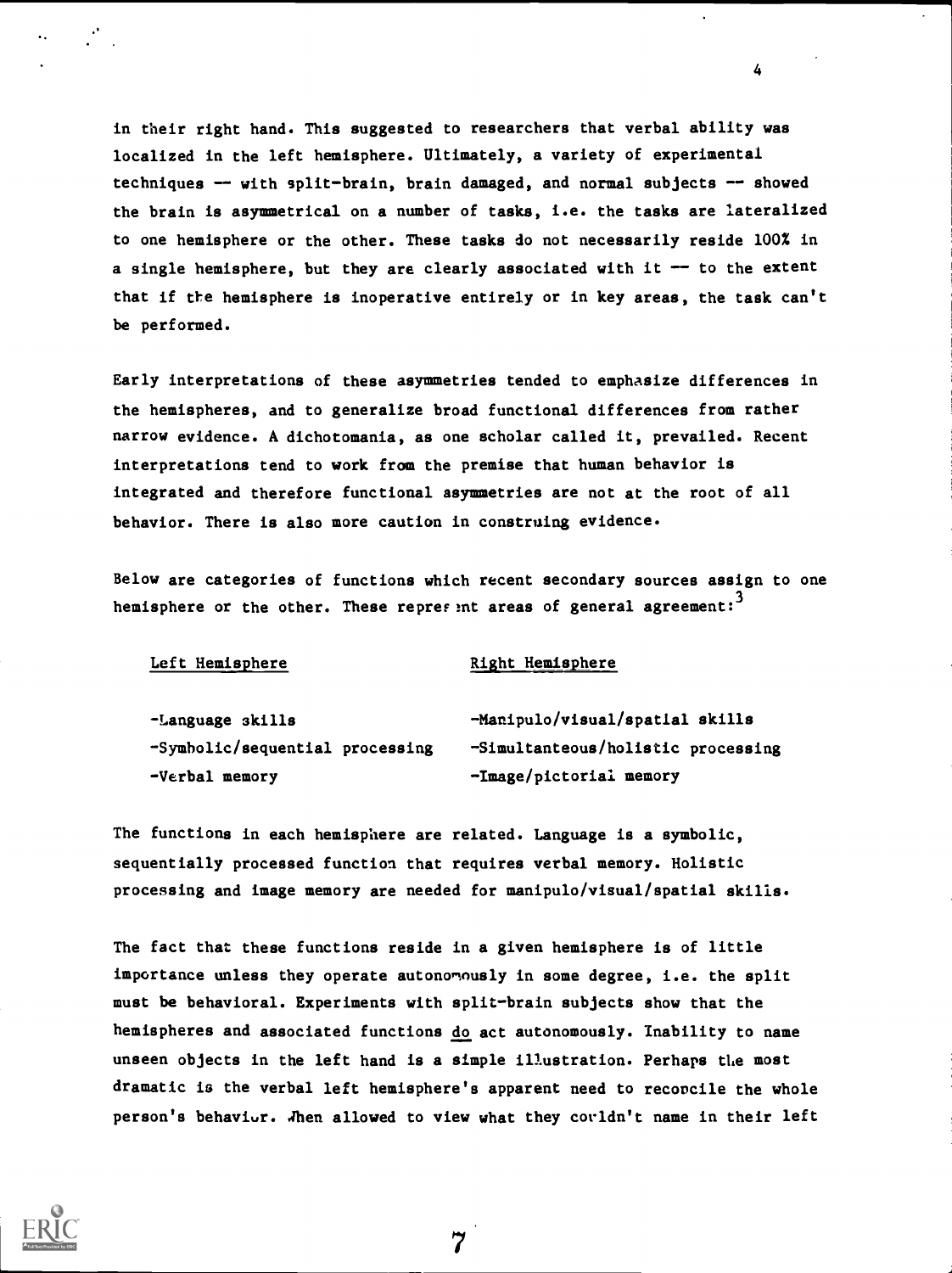hand, split-brain subjects often acted as if they knew all along, "Oh yeh -- a spoon."<sup>4</sup> The clearest example is one cited by Gazzaniga and LeDoux.<sup>5</sup> A split-brain subject was asked to match pictures of animals and tools, which were in full view of both hemispheres, with images presented to only one hemisphere. When a chicken claw was shown to the left hemisphere and a snowy sidewalk to the right hemisphere, the subject pointed to chicken and shovel pictures. The subject was then asked to explain his choices. He said, "I saw a claw and I picked the chicken," and without pause and with equal certainty, "and you have to clean out the chicken shed with a shovel." The left hemisphere seems to need a rationale, however spurious, for actions it observes in its nether  $sid$ . More importantly, it is acting as an autonomous entity in doing that.

Gazzaniga and LeDoux cite experiments with a unique split-brain subject, P. S., a 15 year old boy who has some language ability in his right hemisphere.<sup>0</sup> His right hemisphere can't talk but can read simple sentences and spell out replies with Scrabble letters. When questioned independently, his two hemispheres sometimes agree on likes and dislikes, sometimes disagree. They express separate vocational aspirations. The left hemisphere wants to be a draftsman, the right hemisphere an auto race driver. Gazzaniga and LeDoux conclude that verbal ability may be necessary for consciousness. 6

The important question is whether hemisphere autonomy exists in normal subjects. The consensus seems to be that there is some degree of autonomy. The left hemisphere is regarded as the seat of conscious self-awareness. When we talk to ourselves, it is the left speaking  $-$  and listening. Gazzaniga and LeDoux say the mind is not psychological so much as sociological, i.e. a society of consciousnesses with the left hemisphere in charge.<sup>'</sup> Springer endorses the notion of collaboration between the left hemisphere and the right hemisphere.<sup>8</sup> R. W. Sperry, the founder (and Nobel laureate) of split-brain/laterality studies, contends there are two separate consciousnesses. 9<br>consciousnesses. Robert Frost's lines about merriage are a good summary, "...less than two but more than one...."

These generalized findings could form the basis for a model of acting. The acting duality could be based on hemispheric autonomy. The actor is two people

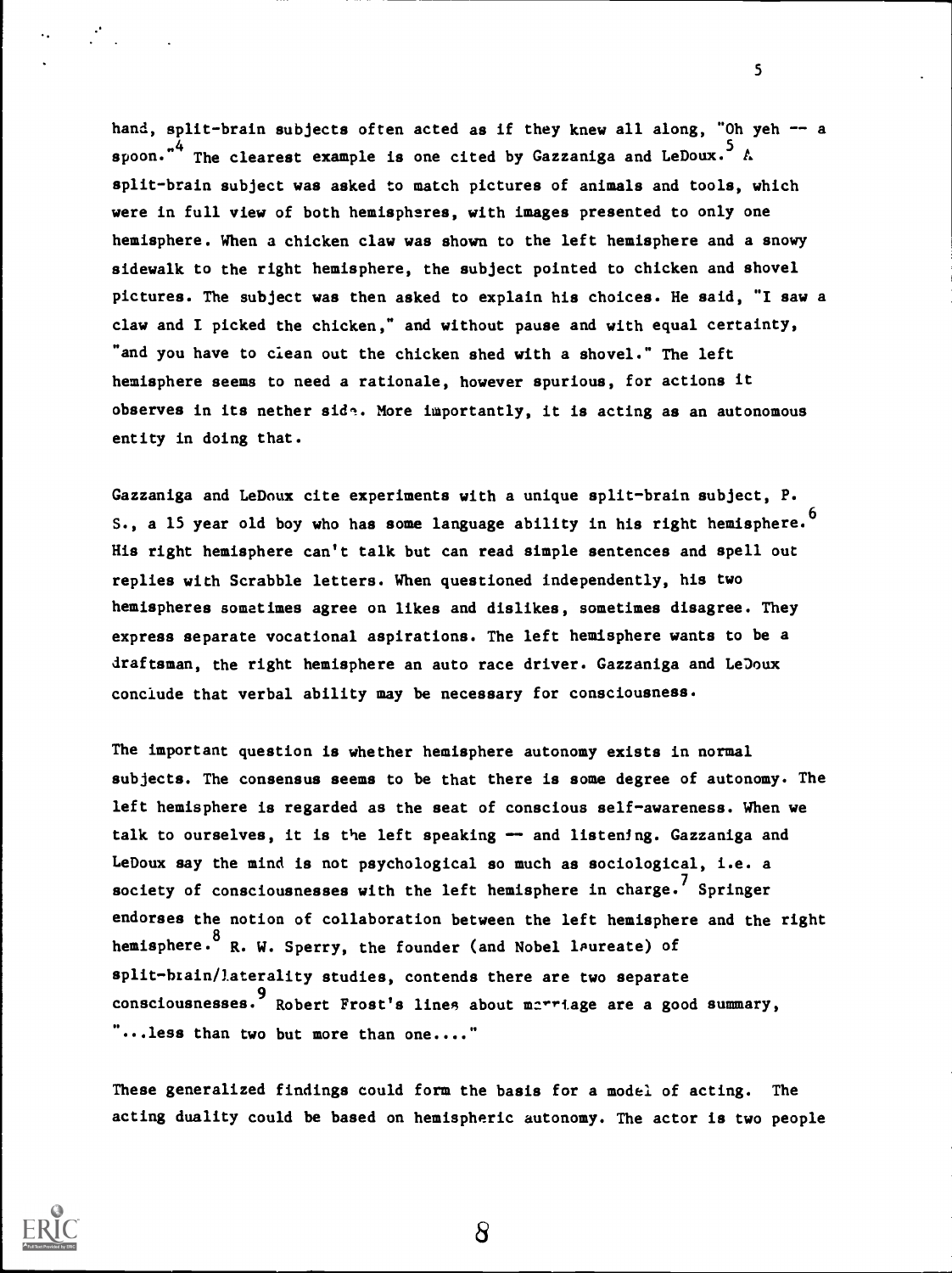because he is using his two hemispheres differently. The left  $-$  as the seat of self-consciousness or self-observation -- would be his source of control. The right -- because of its simultaneous, leap-of-intuition processing style -- would be the source for creating the character. But without more precise information on the hemisphere's functions, the model would be a rather featureless one. It needs the findings of specific studies to make it a sharper, more pointed, and more concrete model.

6

#### The Studies

The most important studies are the several that show that propositional communication is a left hemisphere function and affective communication is a right hemisphere function. Propositional communication is the lexical, grammatical, syntactical, articulatory aspects of speech and pantomime gesturing. Affective communication is the coloring, melody, and cadence of speech (prosody) that shows emotion. It also includes facial expression and emotional gesturing. 10

Jakobson points to several studies, done primarily in the Soviet Union, which show the degree of specialization. The left hemisphere hears speech sounds, discriminates phonemes, and classifies them according to a complex hierarchy in order to hear meaning. The right hemisphere recognizes all uon-speech sounds by a leap of recognition -- thunder, dog barks, etc. Subjects whose right hemisphere has been temporarily inactivated confuse the sounds of frogs and geese, laughter and crying, a pig and a Caterpillar tractor.  $^{\rm 11}$  They also talk in monotones or portray the wrong emotional response to their own condition and misread the responses of others. Their comprehension of propositional elements is not impaired, however. $^{12}$  Subjects whose left hemisphere has been inactivated have their language virtually wiped out. At best they can understand simple, concrete nouns. $^{13}$ 

The studies Jakobson cites involve inactivation of an entire hemisphere (via

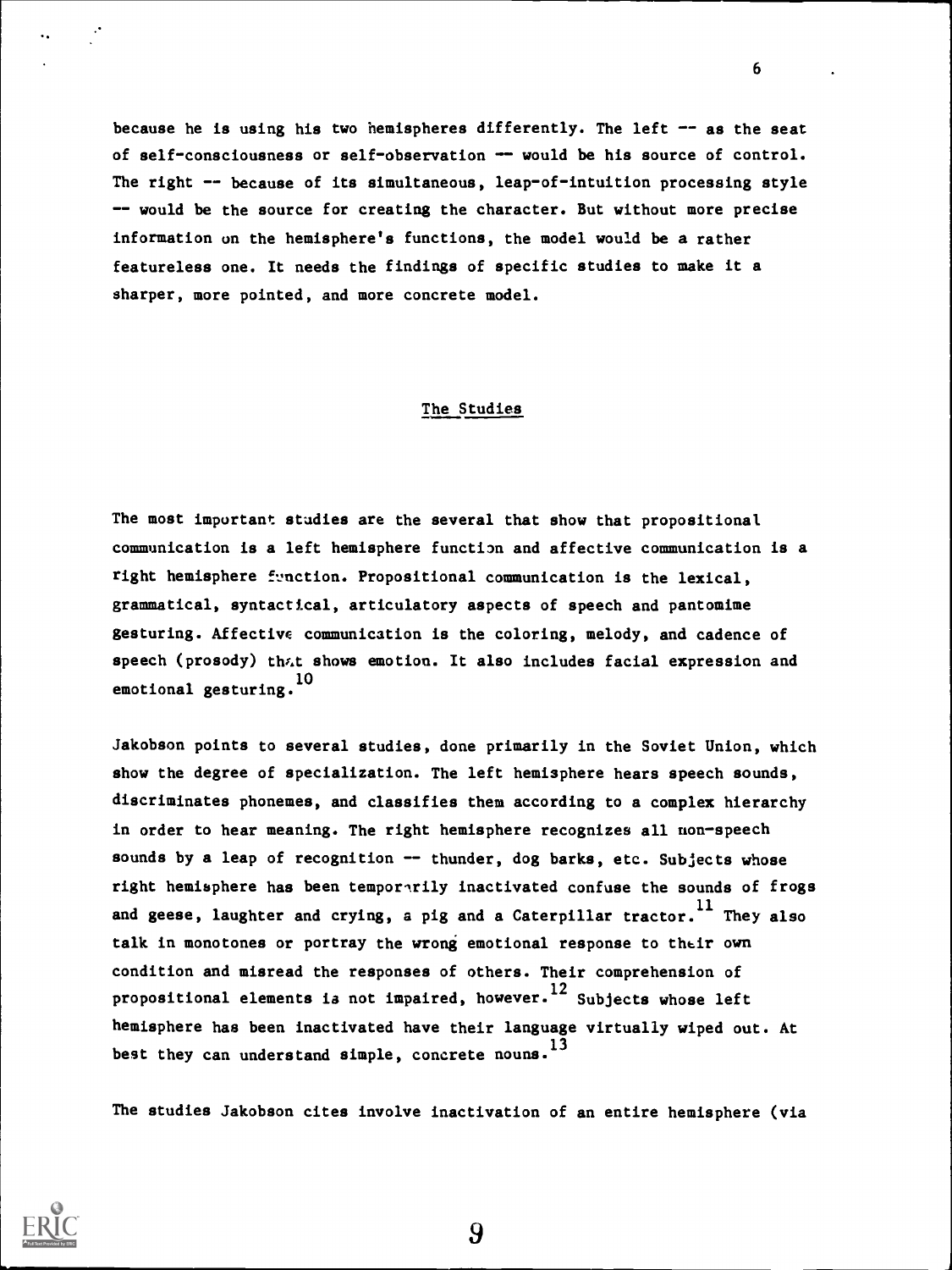electric shock or the anesthetic sodium amytal as pert of a diagnostic procedure). Elliott Ross studied subjects with focal brain lesions, i.e. damage in specific areas. He found (and/or confirmed findings of previous studies) that damage to a specific area in the left hemisphere impaired the subject's ability to speak (motor aphasia) but did not affect comprehension of propositional speech. Damage to a different left hemisphere area reversed the effect. The subject could talk, but not understand others (sensory aphasia). More importantly, Ross discovered that the right hemisphere had a parallel organization. Damage to the corresponding areas in the right hemisphere produced inability either to project feeling (motor aprosodia) or read it in others (sensory aprosodia). The left hemisphere and right hemisphere tasks are different, but their anatomical organizations are the same.<sup>14</sup>

7

For actors, his most interesting finding is that the right hemisphere controls not just speech prosody but facial expression and emotional gesturing and movement. Subjects with motor aprosodia not only speak in a monotone, they have immobile mask-like features and produce few gestures. They can, however, read other's faces and movement.<sup>15</sup> They also <u>feel</u> the emotion. They just can't express it. Conversely, those with sensory aprosodia can't correctly read feeling in the voices, faces, or gestures of others, though tney themselves can express feeling through all these means.<sup>16</sup> The right hemisphere is the actor's source of expression.

As might be suspected, the left hemisphere seems to control propositional gesturing, and pantomime of action, as well as propositional speech. Some left hemisphere damaged subjects can't recognize a pantomime of common acts -shaving, writing with a pencil, etc.<sup>1/</sup> Others can not put photograpns of common actions, i.e. calling on a telephone, in proper sequence even though they can correctly manipulate simple objects. <sup>18</sup> Springer refers to left hemisphere damaged subjects who could not pantomime brushing their teeth even though they did it every morning as part of their habitual routine.<sup>19</sup> The left hemisphere is the actor's source for stage business and blocking (at least in the traditional sense) as well as lines.

Other studies confirm and extend the right hemisphere's role in mediating feeling. The left side of the face -- which is controlled by the right

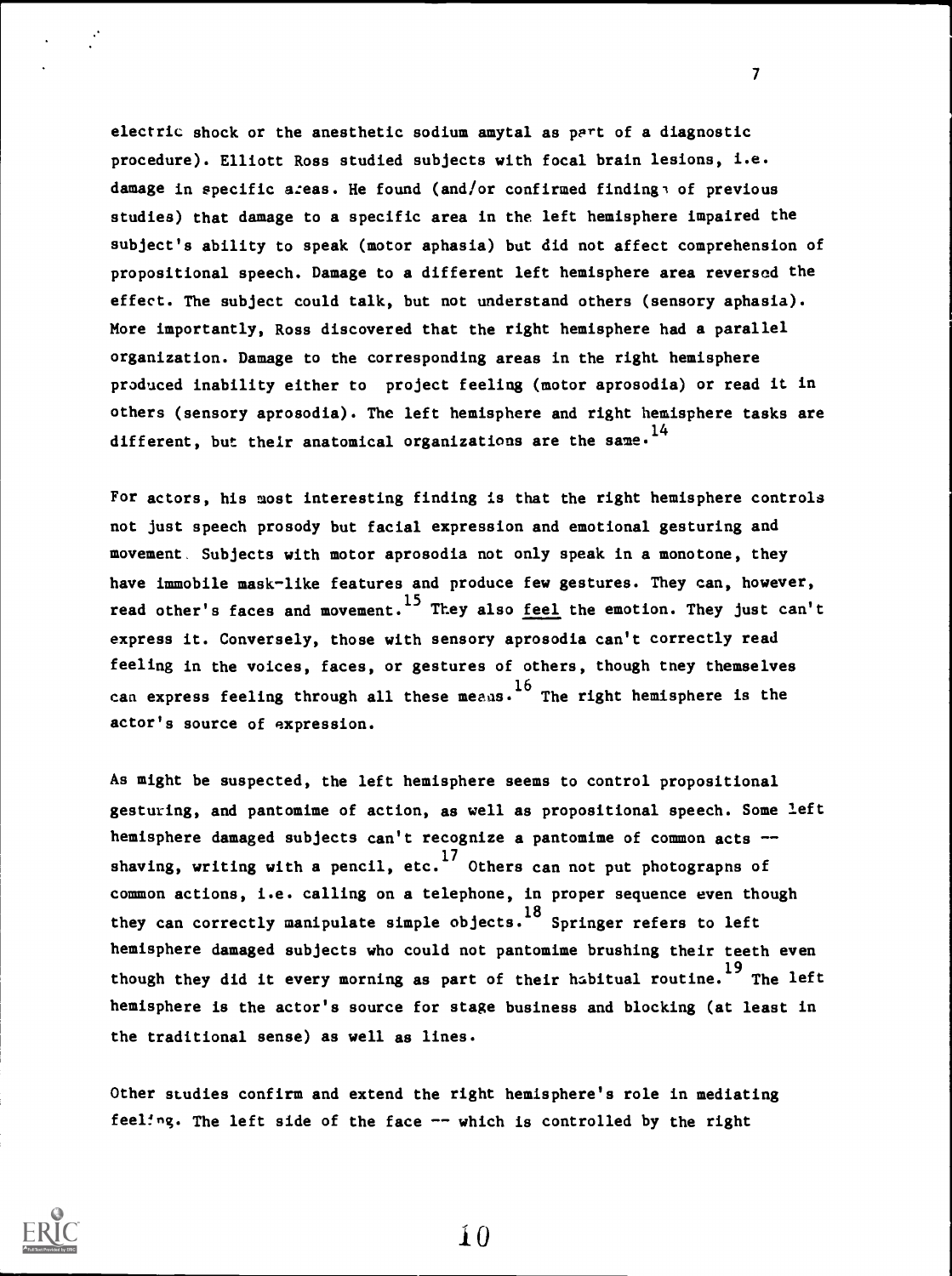hemisphere -- tends to show stronger emotion than the right side of the face -- contolled by the left hemisphere. This is true whether the expressions are simulated by moving muscles $^{20}$  or created more naturally by acting out a response to a hypothetical situation.<sup>21</sup> Regardless of acting style, the right is the source of emotional projection.

Right hemisphere damaged subjects do poorly compared to left hemisphere damaged ami normals in attributing feelings to a character in a cartoon scene, e.g. a mother catching children marking walls.<sup>22</sup> In actor's terms, that means the right reads the emotional content of a scene as well as reading other characters. Interestingly, when the left hemisphere is given this task it too supplies a reading of the scene, but one that is inappropriate if not totally illogical. In a test with two similar car:oons, the right hemisphere labelled a figure with a gun pointing at him as being afraid and another figure being handed money as being pleased. The left hemisphere labelled both as fear, saying the man was worried the money was stolen.<sup>23</sup> One is reminded of the chicken and the shovel experiment.

The left hemisphere propositional vs. right hemisphere affective split is not necessarily true for all brain functions. Feelings don't originate in the right hemisphere, nor are the conceptual processes underlying speech exclusive to the left hemisphere. Schwartz et al, based on their review of the literature, say:

> In general, it seems ... the closer we get in the stages of production to vocal expressiou, the greater the influence of the specialized hemisphere.

The key point for an acting model is that at the point of utterance, the moment of performance, the left/right split is important.

The split is important for an acting model to the degree it emerges in behavior. The split-brain subjects, particularly Gazzaniga and LeDoux's subject P. S., show that the hemispheres can have separate consciousnesses. Other studies have pointed to that as well. There is some indication that the two hemispheres will take contrary stands on aesthetic questions. If the left hemisphere picks one option, the right hemisphere will choose the other, and



11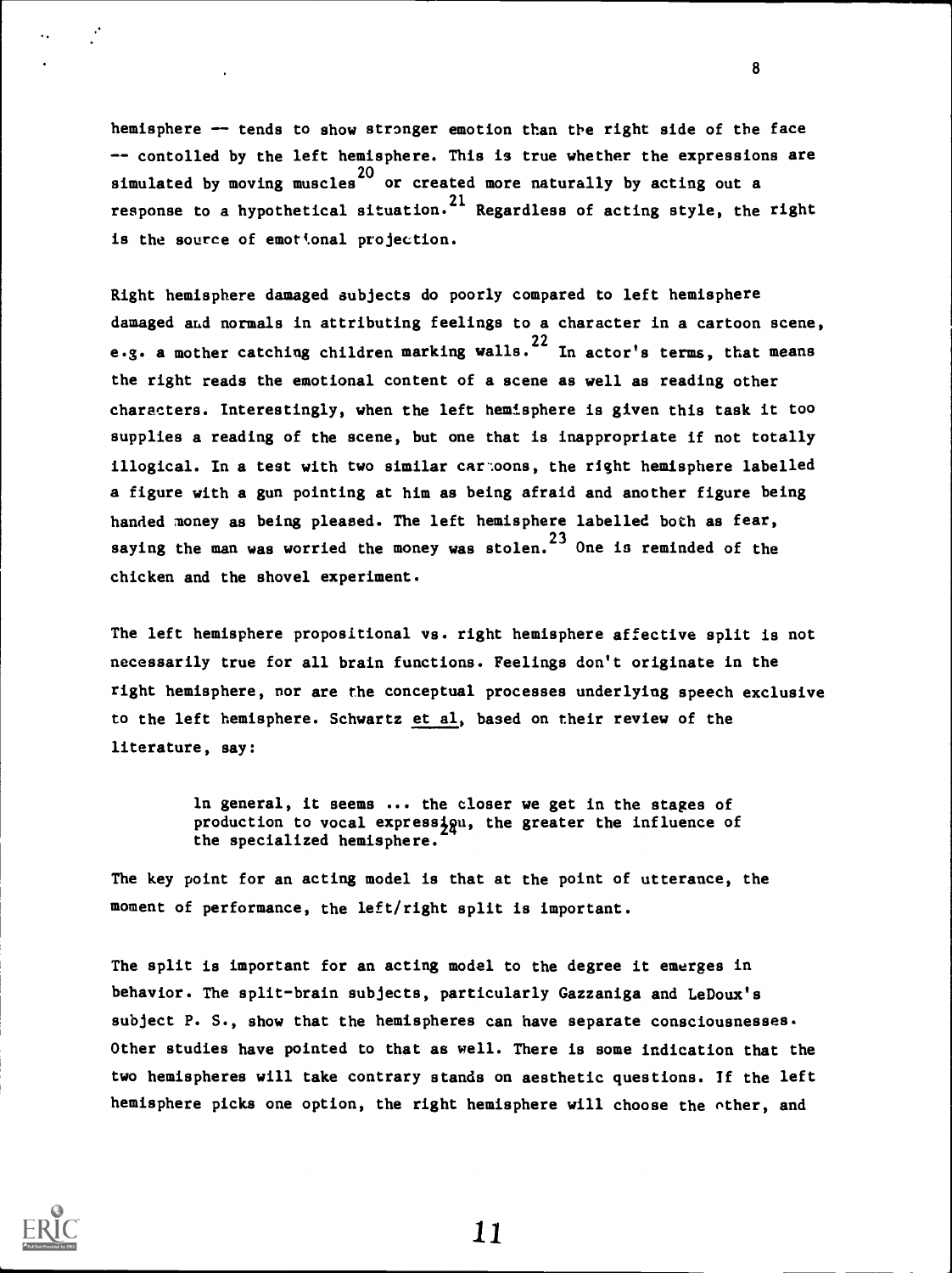vice-versa. <sup>25</sup> There is also indication that each hemisphere acts as a control or moderator of its skull mate. Jakobson mentions references to subjects becoming more talkative and using more complex constructions :'hen their right hemisphere is inactive.<sup>26</sup> Ross mentions studies which seem to indicate hyperprosodia results from damage to the  $1/$  t hemisphere.<sup>27</sup>

These studies were done on split-brain or brain-damaged subjects. (Lateralized shock and eoduim amytal procedures are only done as resurgical diagnostics on epileptic or brain damaged patients). They reinforce the more-than-one-less-than-two hypothesis but aren't conclusive for normal people. Because of the obvious difficulty in testing normals, there isn't much evidence for autonomy  $-$  but there is some. Two studies show the right hemisphere to be the source of basic alertness. The first measured manual reaction times when a warning, "get ready" signal was presented to a single hemisphere. The fastest reactions were obtained by warning the right hemisphere using the left hand (right hemisphere controlled). More interestingly, the right hand (left hemisphere controlled) reacted faster when the right rather than the left hemisphere was warned, even though the neural pathway is <u>less</u> direct with a right hemisphere warning than with a left.<sup>28</sup> 7he right hemisphere seems dominant on alertness. The other study involved laterally-presented matching tasks with verbal corrections. Hemispheres were presented two similar matching tasks -- one a right hemisphere preferred activity, the other a left hemisphere preferred. The subjects were instructed to say when they thought they made a wrong match. It was the latter that was being tested. The right hemisphere's correction rates were consistent for both tasks. The left hemisphere's were not. On its preferred task, the verbal correction was 93% accurate. On the non-preferred matching it was 58%. The left hemisphere's alertness is selective; the right hemisphere's is not. The most interesting result was coincidental. The task on which the left hemisphere had a poor correction rate was matching line drawings and photographs of emotional faces. The authors suggest this indicates that judging emotional expressions, which is a right hemisphere function, is disconnected (or at least can be disconnected) from left hemisphere self-awareness. They relate this to everyday occurrences when people are unaware they looked or sounded angry, for example.  $^{29}$  That separation is obviously important to a model of acting. The actor's self-awareness, his



12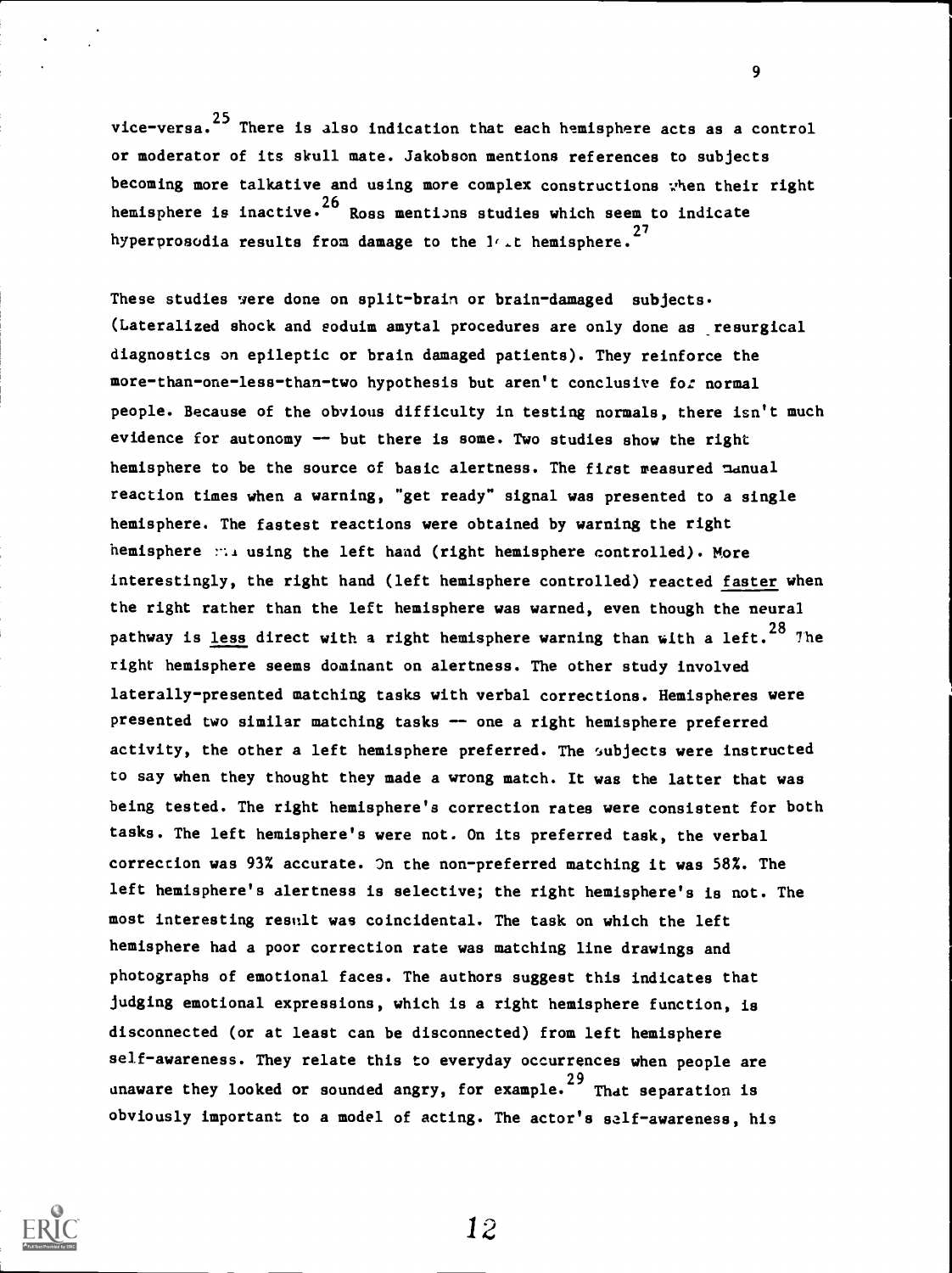control can be independent of his ability to read the emotion in a scene or in other characters. His control can operate intermittantly, be on or off, while his alertness to the environment -- as well as other right hemisphere functions -- are always on.

If 'ndeed the hemispheres can operate autonomously, they must have a working relationship, particularly a division of labor.  $\therefore$  series of experim, its by Hellige et al. suggest work sharing methods that are important to the actor. 30 To some extent, activation/attention determines which hemisphere will do a task. The left tends to do a right-preferred task (visuospatial processing) when it has been activated by a verbal memory task. But if the verbal memory task is large, the left hemisphere tends to le: the right hemisphere do its preferred task. There is a parallel with acting. Actors who are learning lines tend to sound contrived, but once the part is learned, there is often a no-iceable improvement.

### :he Model

The right hemisphere's role in mediating feelings must be the heart of the model. Ultimately, that is what an actor is -- a mediator who lifts the character's feelings off the pace and transmits them to the audience. Using voice, face and body to portray feeling defines acting, and recognizing and responding to the emotional content of a scene is its most important practice. The right hemisphere is a born actor. But there are actors and there are actors. The acting duality depends on the actor becoming the character, not merely symbolizing him. Yet the right hemisphere mediates all feeling, whether it is a generalized, contrived pose or a response to circumstances. The key issue, then, is not the right hemisphere's mediation of feelings, but how thcse feelings evolve, i.e. where the right hemisphere gets its instructions.

Since acting requires that a character's feelings (and the action they motivate) be real, i.e. rise from the character's imagined environment rether than be generalized or symbolic, the studies seem to argue for right



13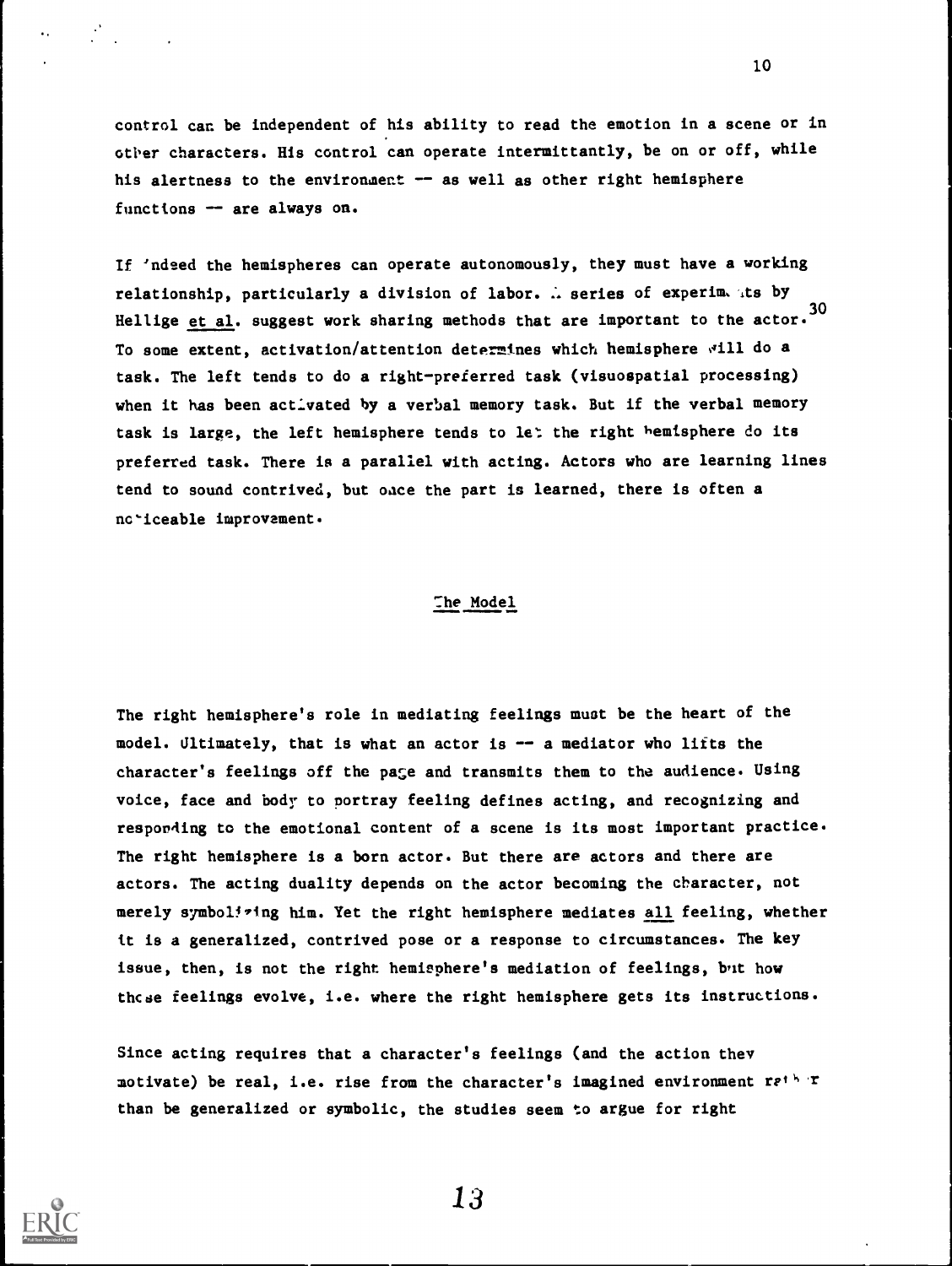hemisphere control in evolving feeling. It is the right hemisphere which reads the emotional content of scenes end other characters. Since the right is also the seat of basic environmental alertness, its control, or rather lack of it, would facilitate instinctive reaction to the imagined environment. Right hemisphere control is, in fact, a necessary part of the acting process, but it is not the most important issue.

The re $\epsilon$  issue is to keep the left hemisphere from taking charge. The left hemisphere is self-conscious. It analyzes behavior. It deals '4ith things by describing them. It is clumsy and inept at reading feeling and emotional contexts. Its way of acting is to analytically determine emotion, look inward for a generalized version of it and turn that over to the right hemisphere to project. "She just met Prince Charming and it was love at first sight. She must be giddy and swoony and silly. Right hemisphere, act giddy and swoony and silly." That is not acting. Some call it performing, others indicating or signifying, but whatever it's called there is no duality. There is only the performer. If the right hemisphere is a born actor, the left hemisphere is a born ham.

The left hemisphere is rard to keep out of a right hemisphere controlled acting process. Being our self-awareness, it naturally intrudes, at least to the extent of watching actions, analyzing them, and imputing rationale. It does not seem to be daunted by its clumsiness relative to the tight. It willingly insinuates itself between the right hemisphere's perception of the environment and its  $\cdot$  action to it -- rip  $\cdot$  -he point of utterance, of performance, when laterality is most imp...

In another sense, the lef<sup>-</sup> hemisphere is impossible to keep out. It is an integral part of the acting process. However much acting is the projecting of true feelings, it is nothing witnout lines and blocking, and the left hemisphere controls both. It controls the lines themselves and the sequence of their utterance, and it controls the sequential movement of the blocking. it is indispensable -- for that. The trick is to limit its impact on the right hemisphere process. The studies suggest this is possible. Verbal consciousness can be switched on and off. A disconnection between verbal consciousness and judging emotional faces is possible. The left and right hemispheres have



14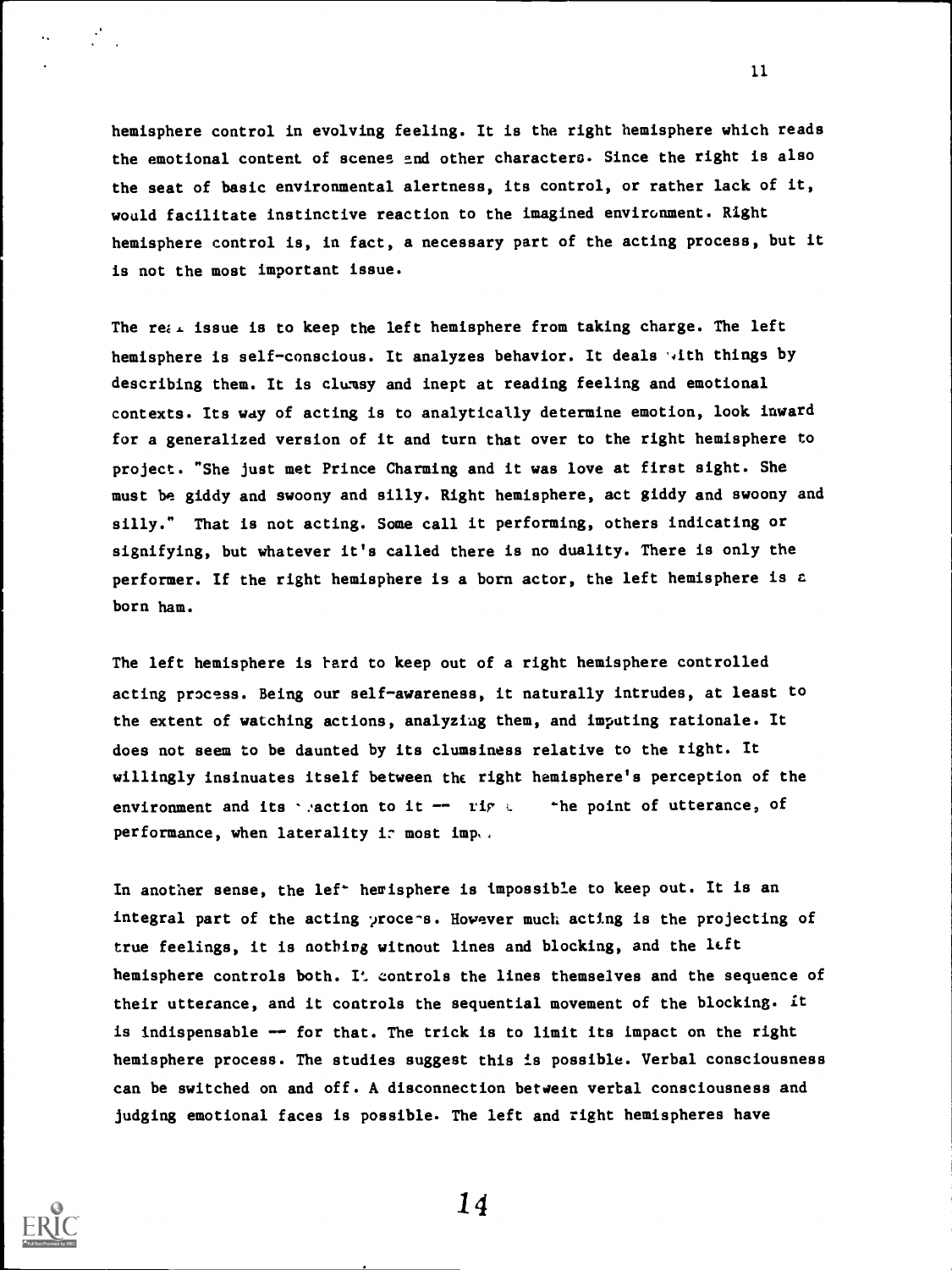work-sharing methods.

At last we arrive at the duality. Acting is being two persons at once. An actor truly becomes another person, yet remains himself. He is both his left brain and his right. He reacts to his imagined circumstances and to his fellow characters, letting them determine his feeling and subsequent actions. He does this by non-analytical alertness, perceiving and doing as the character would in life. He does that with his right brain. At the same time he is himself, remembering and saying his lines and following his blocking, in control of his performance and through it his character. He does that with his left brain. And that is the heart of the duality  $-$  the delicate balancing of actor and character, of hemisphere moderating hemisphere, the one's need for control balancing the otaer's need for freedom, always more than one, always less than two.

While it is the nature of models to be cousins rather than sons of the evidence, this one is a close relation in most respects. The least direct tie is in the differing consciousnesses of the left and right hemispheres. For one thing the right hemisphere is harder to describe than the left in all respects, but particularly in consciousness. It might be better to talk about left-hemisphere and not-left-hemisphere processes and functions, and the environmentally alert, outward looking consciousness attributed to the right is potentially a conglomeration of mechanisms and structures unrelated to the left.

While the two styles of consciousness are only suggested by the studies, they are not original ideas. John Shotter derived the same two styles in his attempt to define consciousness descriptively, i.e. what consciousness looks like from internal observation. He postulates:

1. A verbal, social, conscious self which needs



12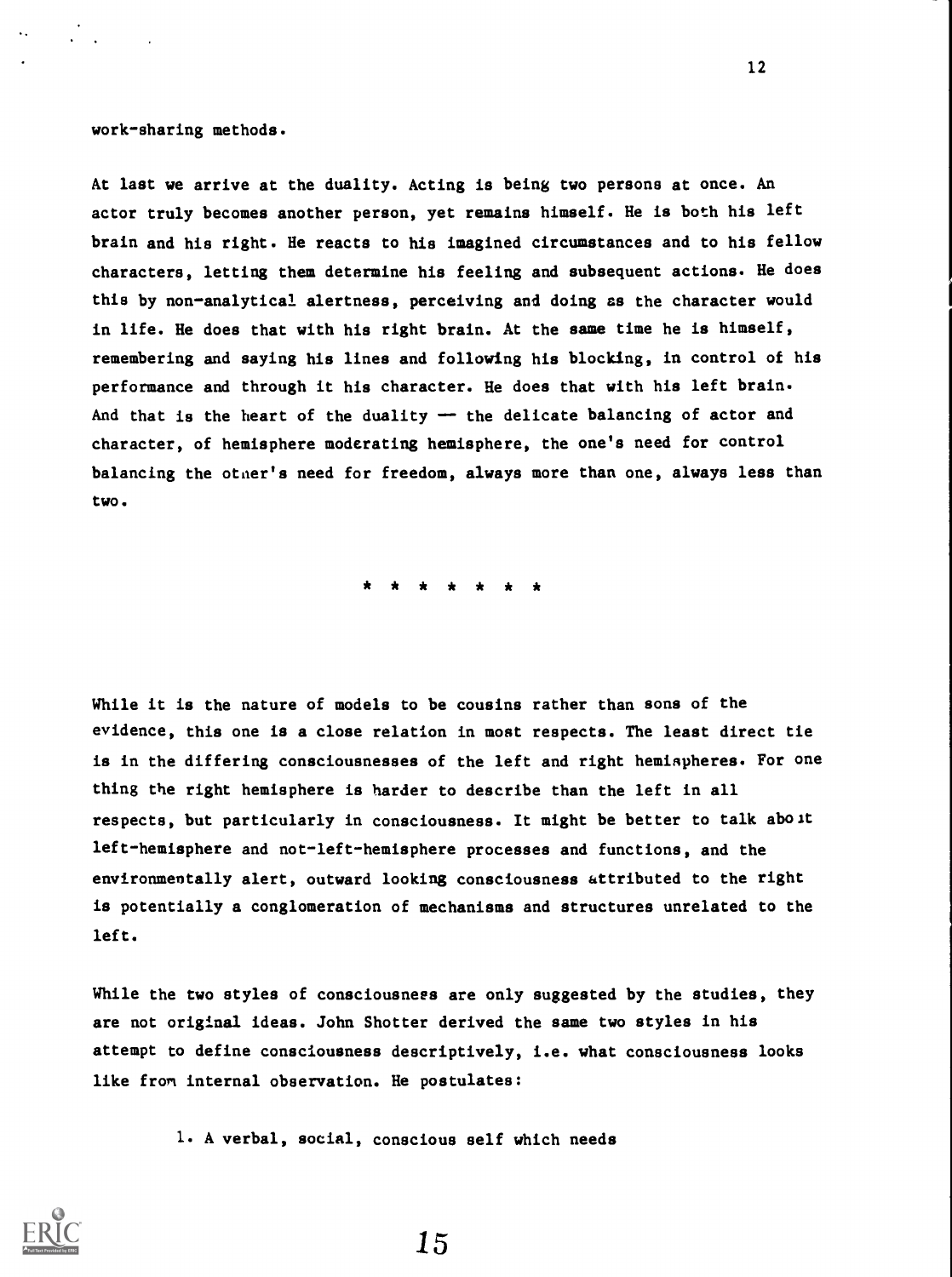language to attain its ends and can only operate within the confines of language. What it knows is limited to what it can describe linguistically. What it Joes is limited to what it can justify linguistically.

2. An unconscious self, perhaps better described as actions outside the control of the verbal self. Some of these actions are difficult or impossible to verbalize, yet are appropriate to circumstances/the environment. The verbal self sits back and watches this unconscious aelf/actions and attributes rationales where it can. 31

Shotter cites Gallwey's The Inner Game of Tennis as a source.<sup>32</sup> Gallwey believes to play well one must release verbal, thinking control and let oneself be taken over by a total tennis playing entity or machine that reacts moment by moment to game circumstances. Shotter points to a similar example with jazz pianists who watch themselves  $\dagger$ : a "jazz-playing I," watch their hands playing the music. 32A

Shotter does not discuss laterality or in any way attribute the two selves to brain structures, but his descriptions are certainly compatible with the studies, particularly his verbal self. I take this as corroboration for my characterizations of the left and right consciousness in the model. They are extrapolations to be sure, but not unreasonable or unprecedented ones.

The actor shares his duality with an audience. They see him both as actor and as character, as two realities in one. The duality they see can be explained by the right brain/ left brain model. The audience reads and responds to the emotional context of a scene with the right hemisphere. They read the individual characters in the same way. On that level the on-stage emotion and characters are real. That reality happens only if the actors are reading and responding to each other in a right hemishere mode. Actors under control of their left hemisphere read false to the audience's right hemispheres in the same way that people who are faking it in real life do. The duality can only



16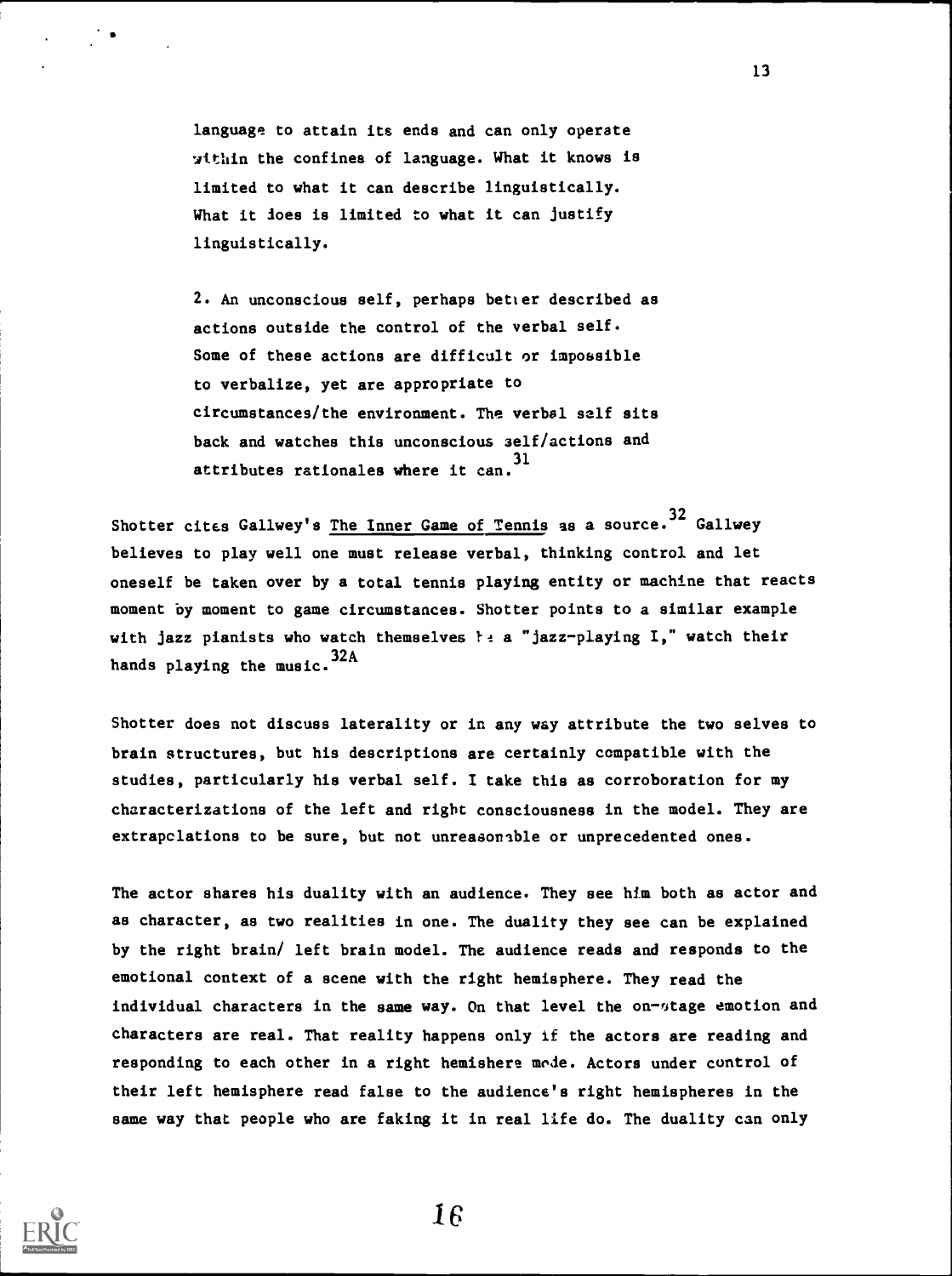exist if there is a right hemisphere connection all around  $-$  actor to actor and actor to audience. The other half of the audience duality comes from the left hemisphere's awareness of itself at a play. The left hemisphere also follows what is going on, giving the audience a framework in which to place their right hemisphere responses.

Like the actor, the audience must balance the influence of the two hemispheres. If the left takes charge, they lose "willing suspension of disbelief." If the right has charge, they are lost in emotional chaus. The audience's ability to achieve balance is a direct result of the actor's to do the same, and the audience's proportion of left and right reflects the actor's. The more the actor achieves right hemisphere responses to each moment, the more the audience will be involved and empathetic. The more the actor's left hemisphere takes charge, the more the audience will separate itself from the action and be critical and ana'ytical. The actor's duality is also the audience's, and the duality itself is a double and seeks its own balance.

The model is solid, if not seamless. It is pointed enough to be a useful tool in understanding the acting duality. It is concrete, not theoretical. The next step is to see how closely it fits, how much it explains established acting theory.



17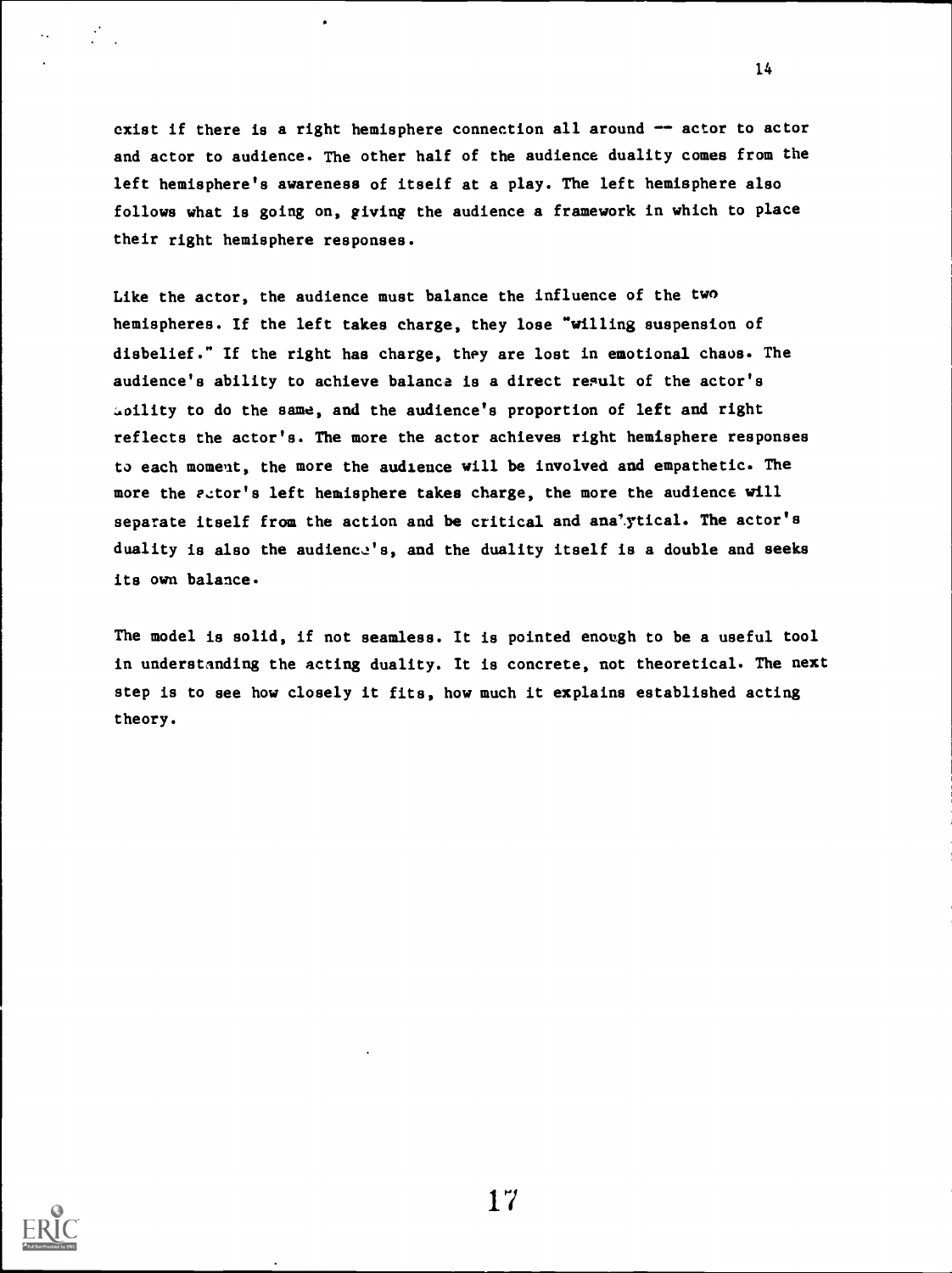PART II -- THE MODEL AND ACTING THEORY

Matching the model to established acting theory is a form of validation. The theorists are established because they are on to something. Their theories work. If the model is compatible with the theory, it gains credibility. It also gains usefulness as an alternate vocabulary for describing the theory. The model is intended to be a practical not a theoretical one, so I've chosen performance oriented theorists. The right brain/left brain duality is also a spectrum, from nearly all right to nearly all left brain acting. That seems .0 correspond to a spectiu. in acting theory that runs from very spontaneous/improvisational to very controlled/intellectual. The three theorists I've choosen are from the ends as well as the middle of that spectrum. I've limited the number to three, because this is not a survey of acting theory. For that reason also, I've limited discussion to the essential points of their theories. The three are Grotowski on the spontaneeus end, Stanislayski (Moore) in the middle, and Brecht on the irtellectual end.

## Grotowski

Grotowski is first because he is the most practical. His principles are common ground derived from research on the methods of individual actors. He is not a theorist, or an anti-theorist. He is interested in what works. He is also first because the model fits so well.

Grotowski's principles are subtractive. He removes blocks to an actor's true impulse. There are two blocks -" the mask the actor wears in life/ his mind, and the limitations of his body. While Grotowski's work wi h actors is focused



18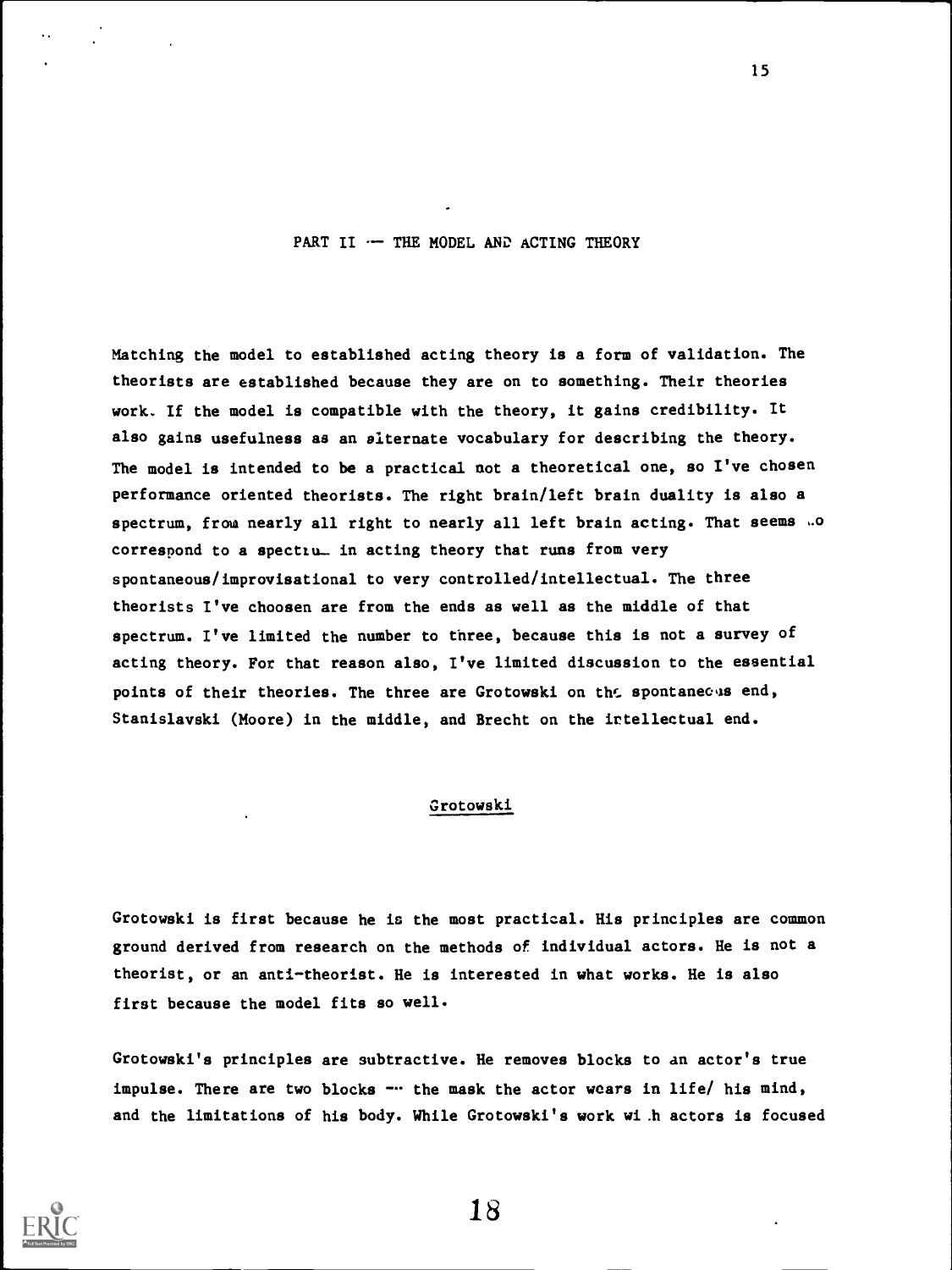almost exclusively on physical and vocal training, he is not increr.sing the actor's skills -- like training a gymnast -- but rather he's breaking down mental and physical barriers. It is important to see past Grotowski's exercises. They are means to an end. He uses them, not for any scientific or theoretical reason, but because they help "eliminate from the creative process the resistance and obstacles caused by one's own organism, both physical and psychic (the two forming a whole).<sup>"33</sup>

Grotowski's descriptions of the actor's barrier and the state the actor should achieve identifies them respectively as the self-conscious left hemisphere and the unself-consciousness of the right:

> ...we strip ourselves and touch an extraordinary intimated layer, exposing it, the life-mask cracks and falls away.

> Often you must be totally exhausted in order to break down the mind's resistance and begin to act with truth.

...the actor... is in a state of idle readiness, a passive<sub>36</sub> availability which makes possible an active acting score.

But in order to get the result  $-$  and this is the paradox  $$ you must not look for it. If you look for it you will block the natural creative process. In looking only the brain works; the mind imposes solutions....

What will unblock the natural and integral possibilities? To act  $-$  that is to react  $-$  not conduct the process.... This internal passivity gives the actor the chance to be taken. If one beging too early to conduct the work, then the process is blocked.

Grotowski's principles say, in essence, that the actor must avoid the subtle intervention of the left, which can occur just at the moment of performance, and let right hemisphere impulse lead directly to action. He looks for:

> $\ldots$ freedom from the time-lapse between inner impulse, and ou%er reaction....Impulse and action are concurrent.

 $...$ reflexes [produced] so quickly that thought  $--$  which would remove all spontaneity  $-$  has no time to intervene.

The impulses come from "contact" with fellow actors. The actor reads the other characters and reacts without evaluation:



 $\mathbb{R}^N$  .

 $\ddotsc$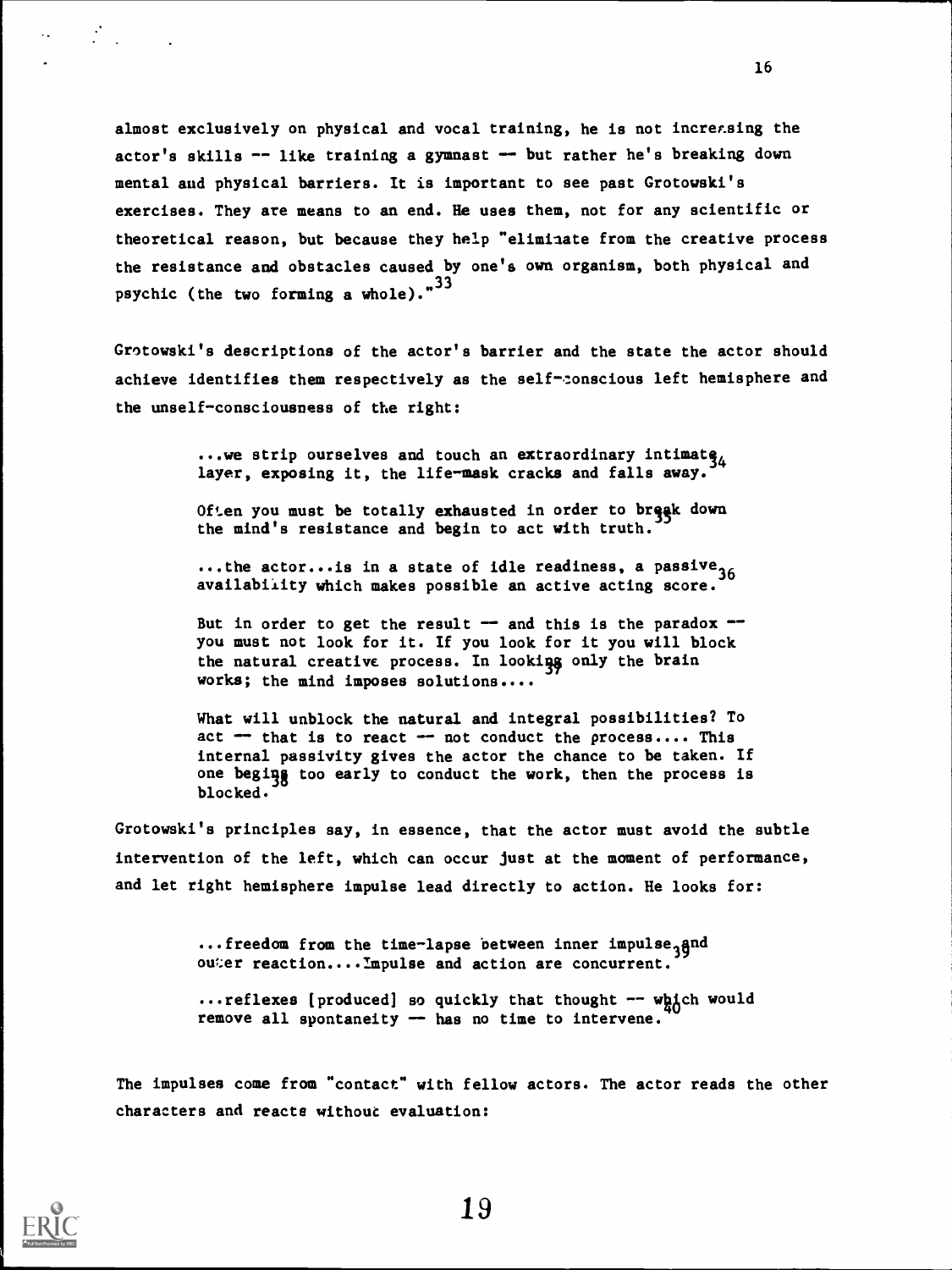On the stage we often detect a lack of harmony because the actors dnn't listen to their partners. The problem is not to listen and ask oneself what the intonation is, only to listen and answer.

17

Actors must follow their right hemisphere's reading without evaluation.

While this right-hemisphere style of control produces truthful actions, it will lead to "biological chaos" without some form of control.<sup>42</sup> For Grotowski, control is the actor's 'score,' which is the pattern of 'contacts' dictated by the script, i.e. "clearly defined text and action."<sup>43</sup> In the model's term3, the left hemisphere controls by dictating the lines to say and the action. Note that for Grotowski the control stops there. The way the lines are played and action taken depend on contact and the impulses it generates. Those are different each time:

> In these somewhat intimate human encounters there is always this element of "give and take." The pi.ocess is repeated, but alway<sub>2</sub> hic et nunc: that is to say it is never quite the same.

Like the model, Grotowski's principles are a duality. He wants to remove the influence of (left hemisphere) thought/mind on a (right hemisphere) process that generates action spontaneously from contact with other actors. Yet the spontaneity must have bounds. These are the score  $-$  the lines and sequence of action implied in the lines (and left hemisphere controlled).

Grotowski's principles also suggest the right brain/ left brain model of actor/ audience interaction. The result of the actor's processes he describes are signs (not symbols) that the audience reads:

> Often we can see, during the play, things we do not understand but which we perceive and feel. In other words, I know what it is I feel. I cannot define it but I know what it is. It is nothing to do with the mind; it affects other associations, other parts of the body. But if I perceive, it means that there was a sign. The test of a true impulse [on the actor's part] is whether I believe it or not.

Grotowski is pointing Lo the audience's right hemisphere recognition and response to the actor.



 $\mathbf{r}$  .

 $\mathbf{A}$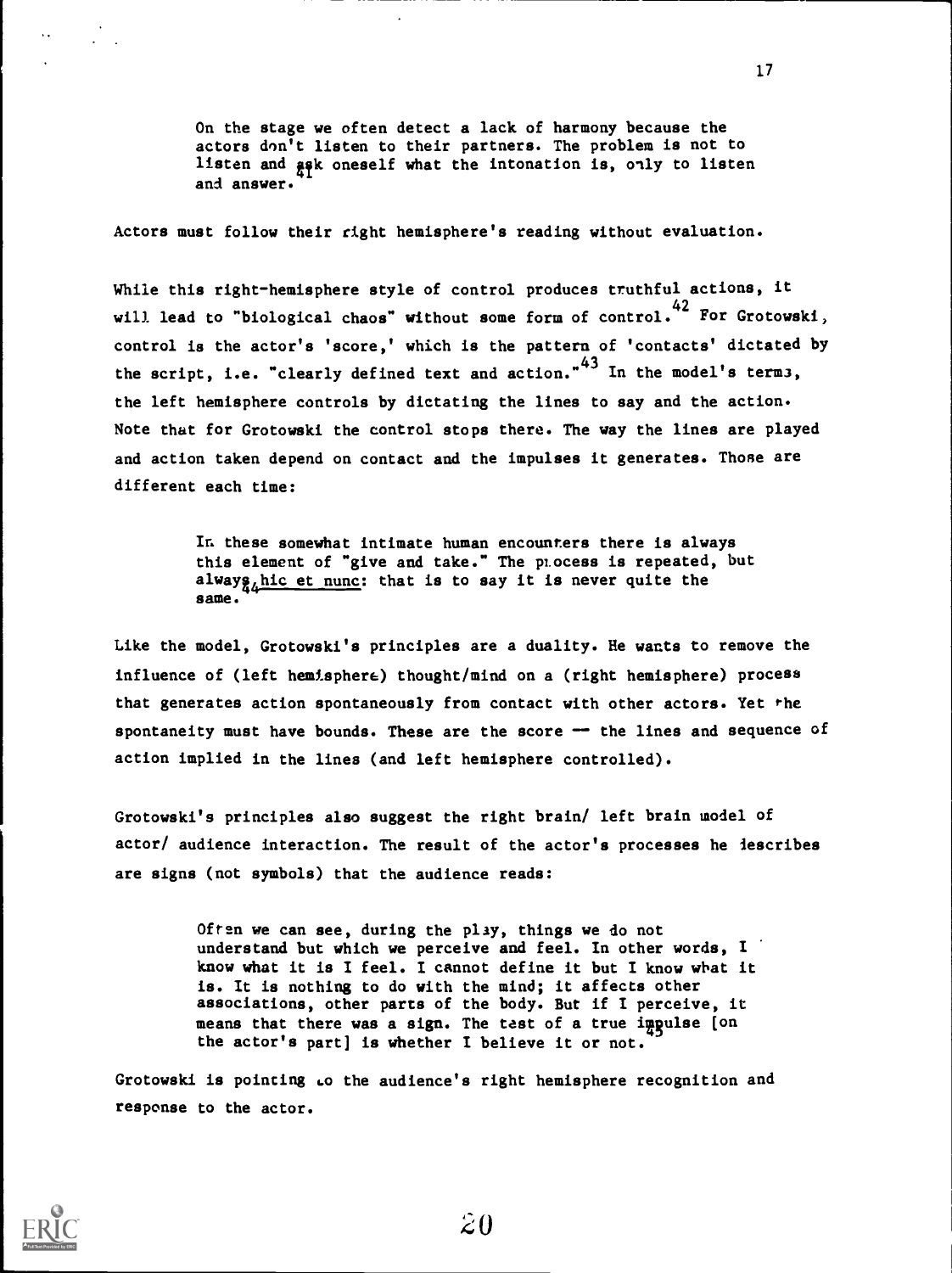### Stanislayski

For manageability sake, I've used Sonia Moore's The Stanislavski System rather than the words of the master himself. Hers is a reasonable, popular synopsis and, as a test of the model, adequate.

Much of Grotowski is an extension of Stanialayski's principles. It's not surprising that the same general correspondences with the model exist. Stanislayski wished to turn on the subconscio'

> Stanislavski [had the] 'dea that the subconscious  $-$  the uncontrolled complex of emotions  $-$  is not altogether unapproachable, and that there must be a kind of key which would intentionally "turn on" this inner mechanism.

> Stanislavski experimented with various 'conscious means to the subconscious."

The Stanislavski terms "conscious" and  $\alpha$  subconscious" are really "controlled" and "uncontolled."

The state he was seeking is the unselfconsciousness of the right hemisphere, but where Grotowski reached it by removing the influence of the left hemisphere, Stanislayski used the powers of the left to achieve it.

Stanislayski's system used physical action or behavior to trigger emotion:

Paths of nerves connect our physical actions with the inner mechanisms g& emotions and the innumerable nuances of human experience.

The behavior is not consciously controlled. It is a reaction to the actor's environment, including other characters. Stanislayski called this the "given circumstances."

> The actor must become so familiar with the environment of the play that he becomes part of it. The nuances and the color of the action will depend on the circumstances which provoke<br>it.



 $\ddotsc$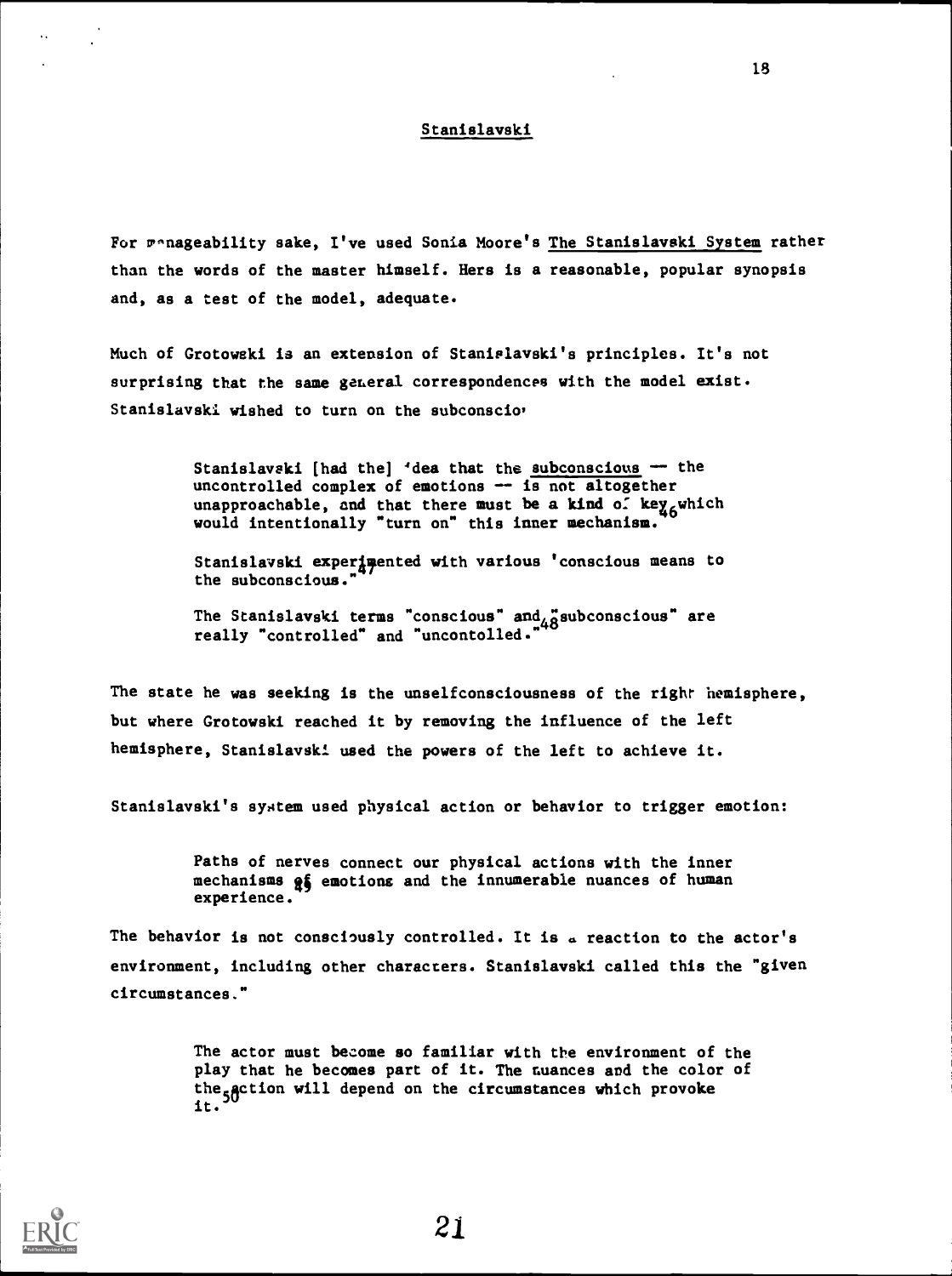The environment is imagined:

 $\sim$ 

...the imagination plays a dominant role in the actor's task of transforming the  $5$ ftory of the play into an artistic, scenic reality....

Interaction with other characters is a key element:

The actor depends upon the onstage events  $-$  conflicts, sympathies, antipathies and other relationships among the characters.

...the actor...must see images and transmit them to his fellow actors and through active transmission of his lines an actor will impress on his fellow actor what he wants him to see and hear...[and] will be 5. arried away" by the experience<br>of the character he controls of the character he portrays.

This process leads to a special state Stanislayski called 'public solitude,' a circle of concentration centered on the moment. In the model's terms, the process activates right hemisphere control.

Stanislavski's system involves the left hemisphere extensively. It calls for step by step analysis of the character's motives and feelings to discover the logic that propels the character through the play (the character's through-line).

> The correct definition of actions for each character will be determined not by the intuition of an actor but by his deep analysis of the intention of the author and by his own ability to choose that which is most characteristic and typical to the character....Stanislayski attributed enormous importance to the verbal determination of actions, because such definition forges an actor to think and to study the role and the play.

The left-oriented analysis is homework, done before the acting begins. The latter, as with Grotowski, is inspirational.

> The Stanislayski formula "Today, here, now" makes every performance different, when every gesture, intonation and facial expression will be fresh.

He demanded that the actor create anew at each performance the live organic process after carefully studying and developing the character's logic of action.

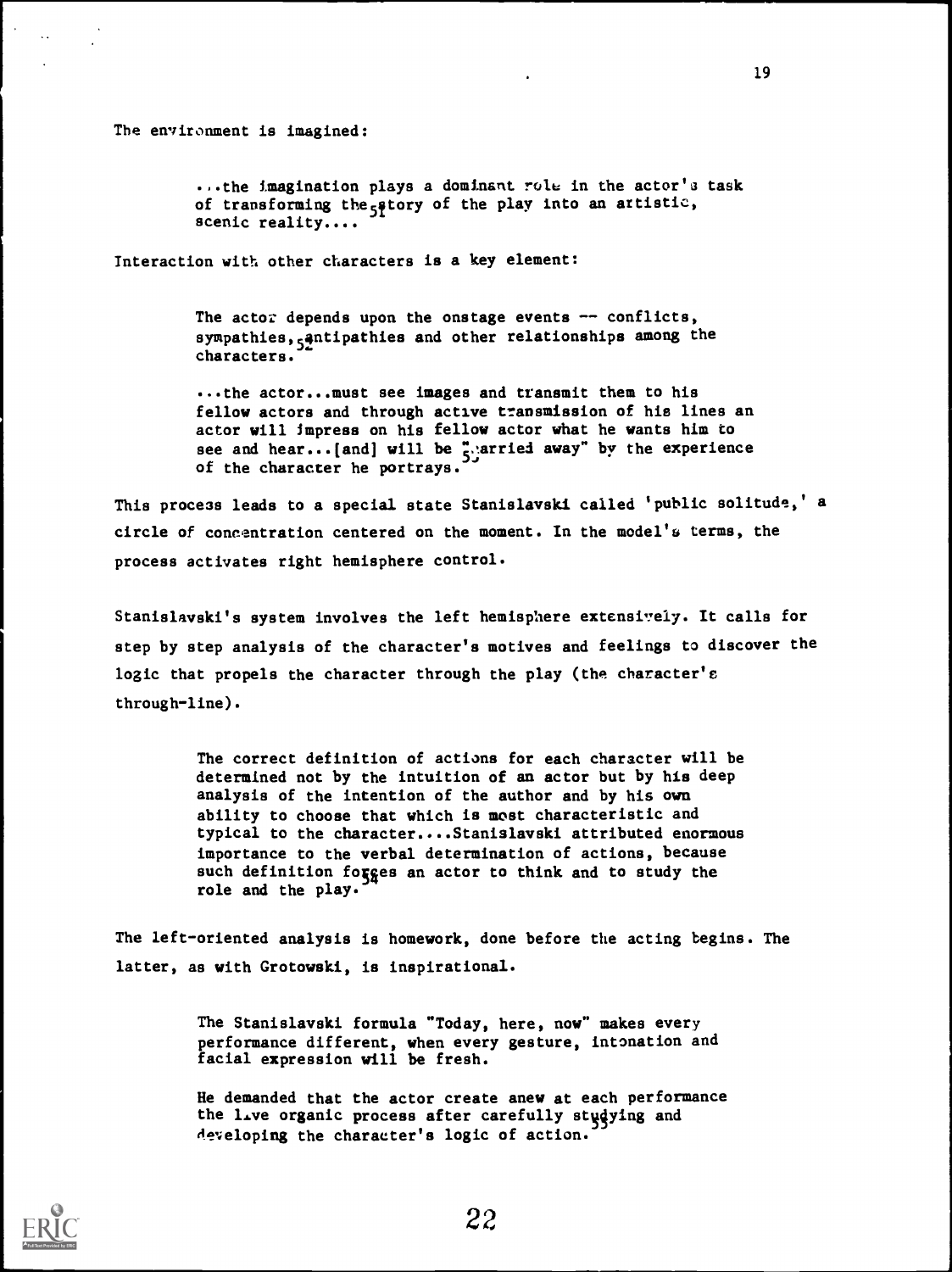Stanislayski's actor controls hie performance by his homework. He packs himself so full of the charactcr's baggage -- his biography and relationships and moment by moment motivation -- that even the actor's wildest flights of fancy are grounded on the play. And the baggage is not a burden. It is liberating. The actor knows, is the character so thoroughly that when he walks on stage he can do anything he wishes. He is totally free.

20

The Stanislayski system is not a balancing of control. It is a division of labor -- the left hemisphere does the homework, the right hemisphere does the acting. That is not strict work-by-rule of course. The homework needs imagination and that suggests a role for the right, and the model shows that acting is impossible without the left.

Stanislayski's theories support the model's extension to the actor/audience relationship. He says of his style of acting,

> Only such art can completely absorb the spectator and make him both understand and also igwardly experience the happenings on the stage ....

He is talking about both a left hemisphere "understanding" and a -ight hemisphere "inward experience," both a conscious and an unconscious reaction in the audience.

#### Brecht

Brecht starts with the audience rather than the actor. His theories are more aesthetics than how-to. His aim is to instruct, to cause social change, so he wants an audience primed to receive:

> I want to take the princple that it was not just a matter of interpreting<sub>c</sub>the world, but of changing it, and apply that to the theater.

To achieve that, the audience must retain their intellectually critical



 $\ddotsc$ 

 $\mathcal{L}^{\text{max}}$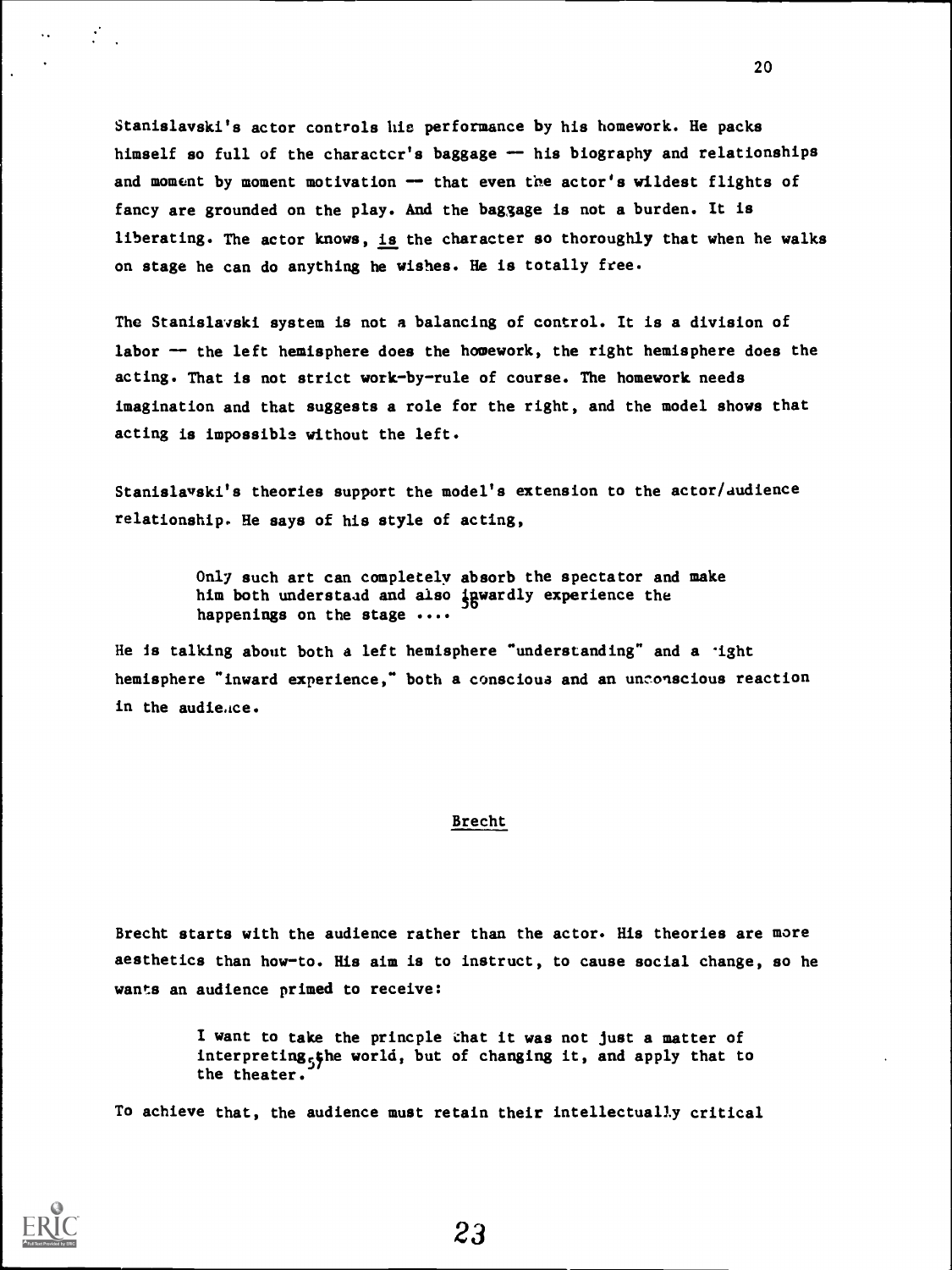facilities, their analytic ability, and not be lost in emotion and empathy. 58

> We need to get right away from the  $q_d$ d naturalistic school of acting ... with its large emotions.

At the same time, he recognized that a completely intellectual, didactic approach would not engage the audience or keep their interest:  $^{60}$ 

> It is a frequently recurring mistake to suppo  $\frac{1}{2}$  that this -epic -- kind of production simply does without all emotional effects: actually, emotions are only clarified in it, steering clear of subconscious origins and carrying nobody away.

In the balance of right and left hemisphere control in the audience, Brecht clearly favors more left, but not completely so  $-$  that would be uninvolving and unconvincing:

> The essential point of epic theater is perhaps that it appeals less to the feelings than to the spectator's reason .... At the same time it would be quite wrong to try and deny emotion to this kind of theater. It would be much the same thing as trying to deny emotion to modern science.

To achieve more left than right control in the audience, Brecht strives for a similar balance in his actors. He recognizes the double duality of the model:

> [The actor] has just to show the character, or rather he has to do more than just get into it. This does not mean that if he is playing passionate parts he must himself remain cold. It is only that his feelings must not at the bottom be those of the character, so that the audience's<sub>6</sub>qay not at the bottom be those of the character either.

Brecht wan is distance between actor and character. His favorite metaphors are dealing with the character in the third person, acting as if the character were in the past, "saying" what the character is doing.  $^{64}$  He says actors should empnasize action rather than character. <sup>65</sup> The actor "expresses his awareness of being watched" by the audience.<sup>66</sup> Brecht is describing left hemisphere control, with its self-consciousness, temporal/sequential sense, and propositional communication. Brecht also suggests techniques that minimize right hemisphere control. The actor should be conscious and not "go into a trance"<sup>67</sup> The actor should know how the play ends and not just live the



 $\ddotsc$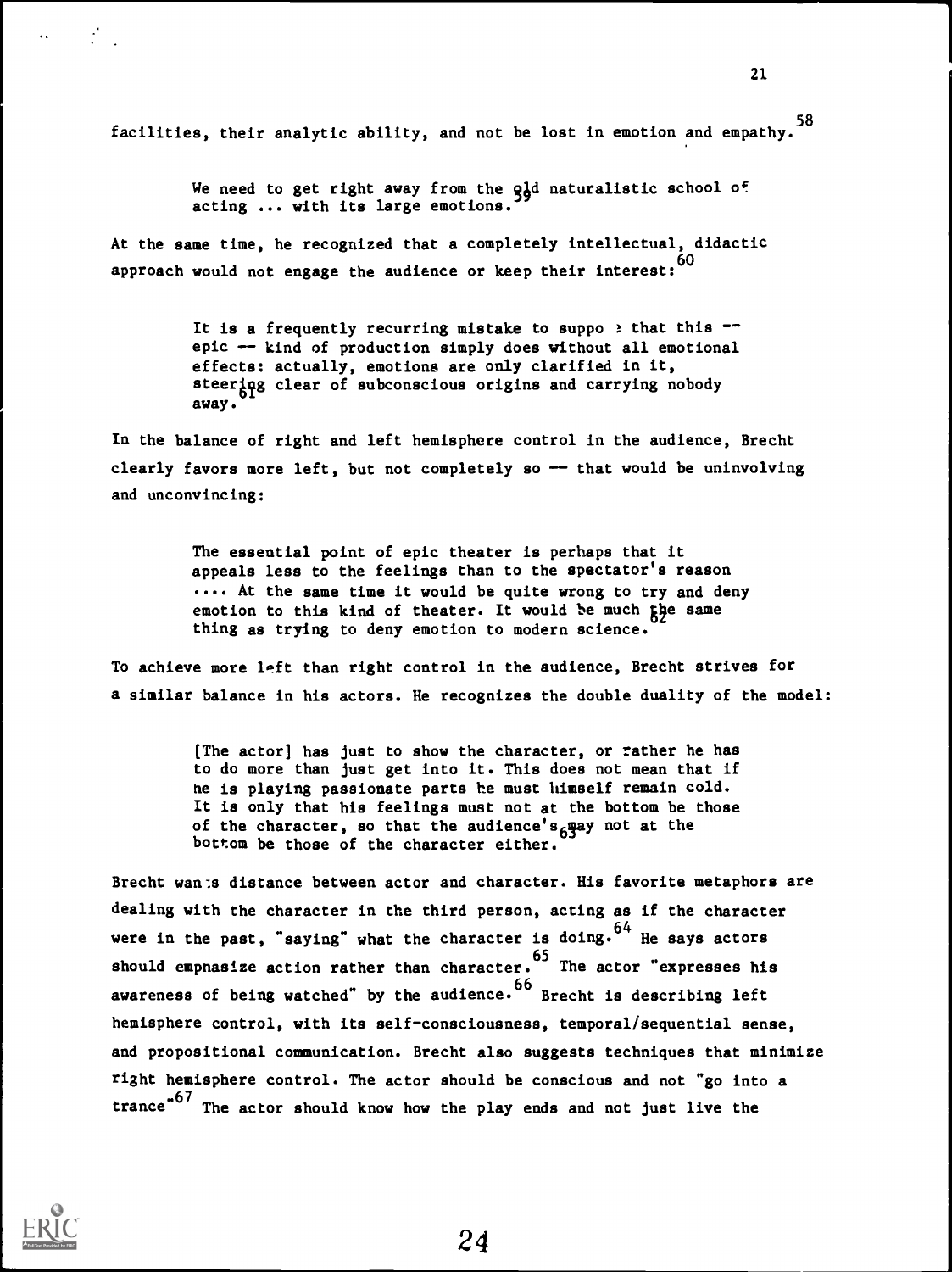character moment by moment, 68

Brecht recognizes that the actor must not be entirely under left hemisphere control. Acting is not to be "purely technical and more or less inhuman," because the actor is not totally transformed.<sup>69</sup>

> The alienation effect does not in any way demand an unnatural way of acting. It has nothing whatever to do with ordinary stylization. On the contrary, the achievement of an A-effect absolutely degends on lightness and naturalness in performance.

He recognizes the need for contact between actors and reading and reacting to fellow actors without analysis. The actor should take lines served him like a tennis ball, "catching the tone and passing it on, so that rhythms and cadences develop which run through entire scenes." He wanted an ensemble team work. The actor should not perform "entirely for himself, beginning each remark afresh and simply annulling the preceding remark by his partner."<sup>71</sup>

The balance of the Brechtian actor serves the needs of the audience, and it is a more left hemisphere oriented balance than either Grotowski or Stanislayski, but it is a balance none-the-less.

### Conclusion

The discussion of Grotowski, Stanislayski, and Brecht is not intcnded as a thorough analysis of their theories in light of the right brain/left brain model. That is three separate papers. Nor are the three more than representative acting theorists. Yet they are important enough and widely enough separated in their views to suggest that the model is a useful tool in understanding acting theory. And because it is compatible wit' their theories and even useful in understanding their differences, it gains credibility.

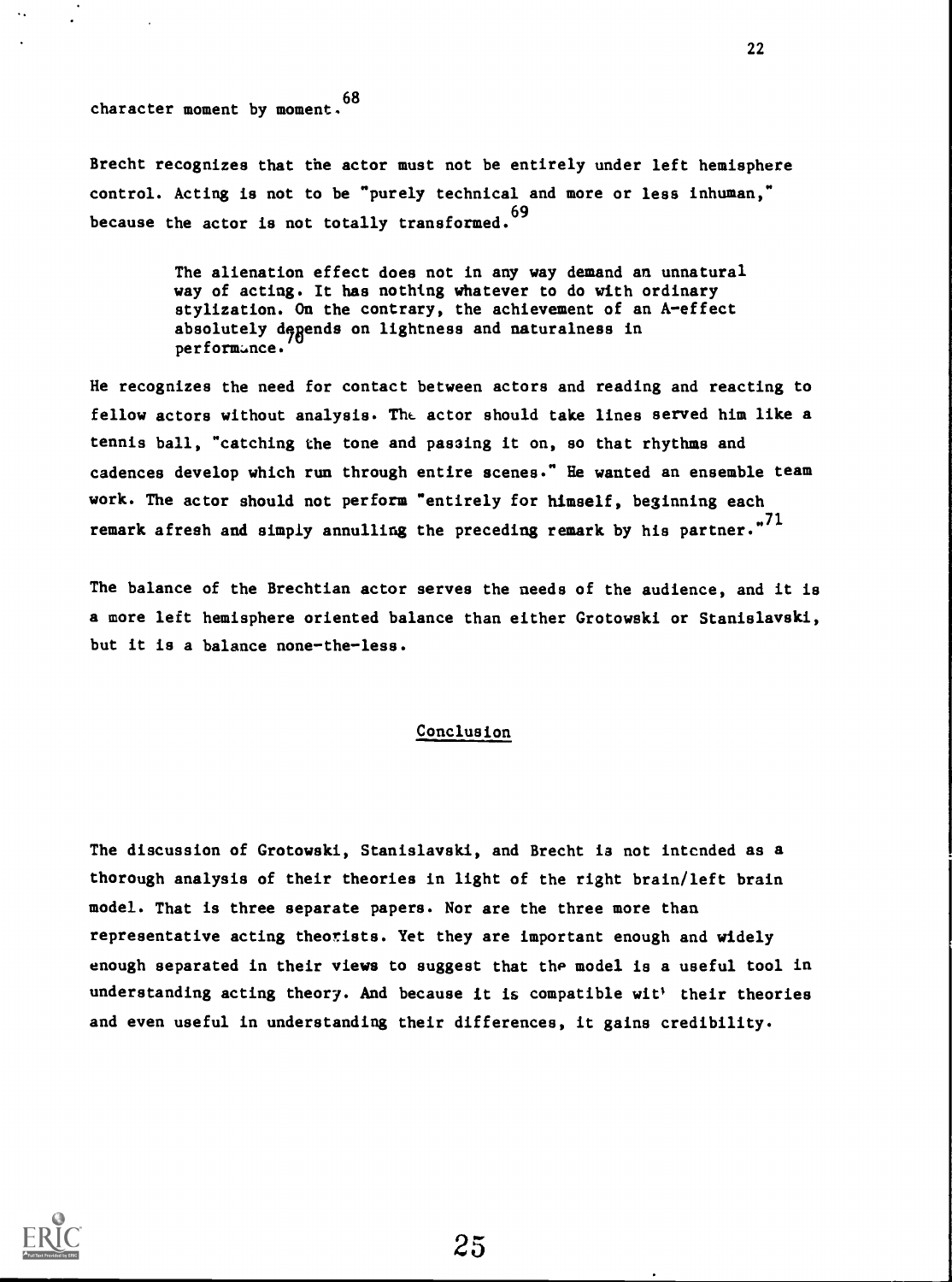## PART III  $-$  THE MODEL AND TEACHING

The ultimate test of the model is its usefulness in dealing with actors, particularily in teaching. One way to assess that is to look at the approaches of widely separated, important teachers of acting. As with the theorists, if the model is compatible with the teacher's work and helps explain it, it gains credibility. The teachers could be lumped with the theorists. I've choosen not to because they would lose in the lumping, and because they really are teachers, not theorists.

The two are Viola Spolin, and Kristen Linklater -- Viola Spolin because she is so important, and Linklater because she is an unlikely candidate, being primarily thought a vocal teacher.

# Viola Spolin

Spolin's theater games aim at spontaneity which frees intuition and allows students to experience and grow.<sup>72</sup> To achiere spontaneity, she attempts to avoid verbal, intellectual, rationale mind sets -- what we would call left hemisphere control. This is the key to her approach.

She emphasizes "showing," letting the audience see what is happening rather than "telling," demonstrating, story-telling, i.e. propositional communication. She avoids discussion, talk, and labels:

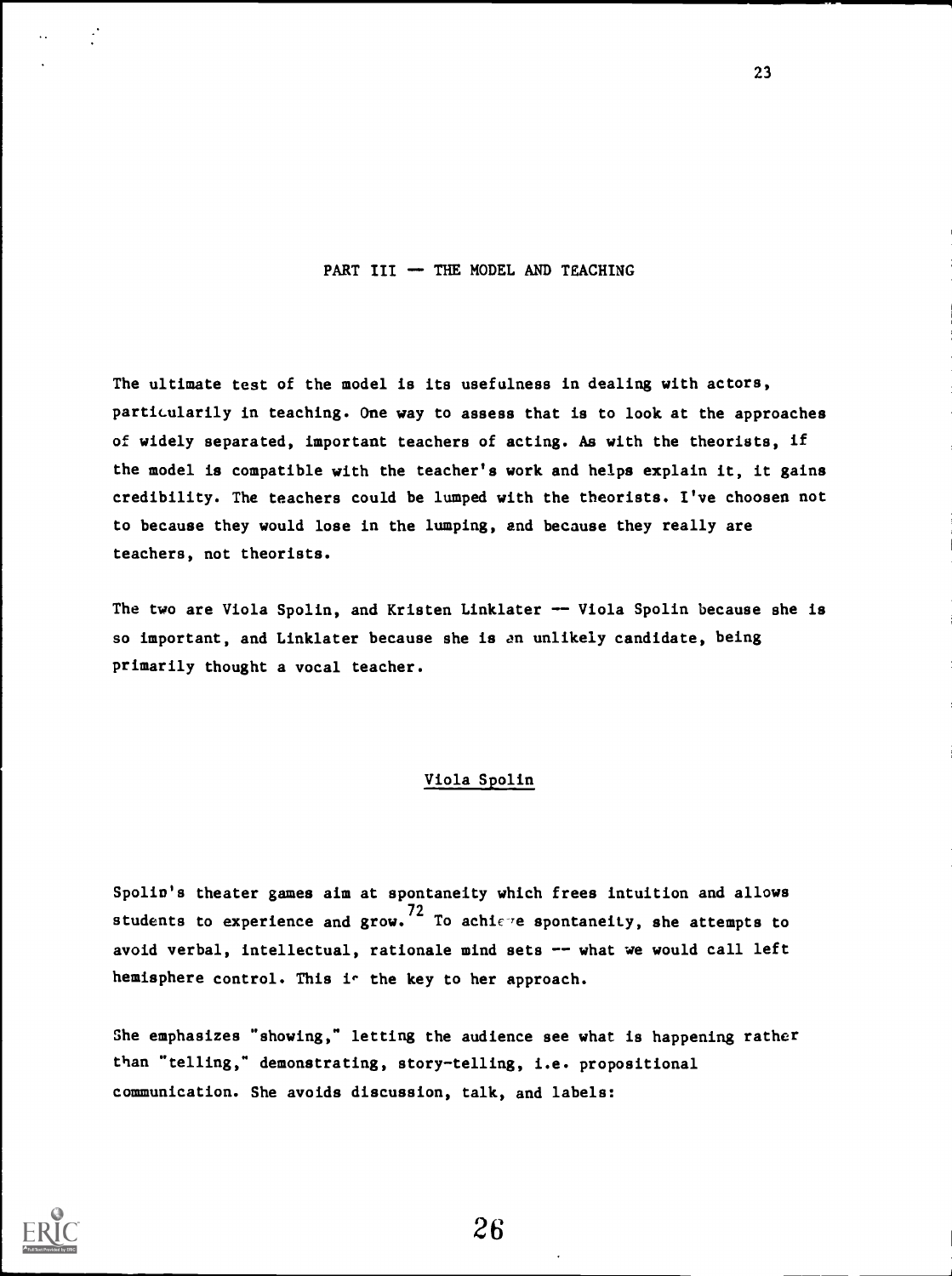Verbalizing becomes an abstraction from total organic responge and is weed in place of contact to obscure the self.

... imposing a label before its organic meaning is fully understood prevents direct experiencing .... A label is static and prevents process.

The explosion does not take place whet invention is merely cerebral and yprefoze only a part or abrtracticn of our total selves.

Implicit is the concept that our verbal selves are unly part of us, are not our "total self." She recognizes aua wants to tap the potentials of the right hemisphere.

She recognizes that the left hemisphere wants control and resists giving it up:

Sometimes resistance ... shows itself in a great deal of verbalizing<sub>a</sub> erudition, argume.', and questioning as to "how to do it?" $\frac{1}{2}$ 

Her solution is to keep it occupied with the "Point of Concentration" (POC), which is the object of the games:

> Occupied with the POC, the student-actor moves unhesitatingly to anything that presents itself. He is caught unaware, so to speak, and functions without fear or resistance.

The POC is the magical focus that preoccupies and blanks the mind (the known), cleans the slate and acts as a plumb-bob into our own very centers (the intuitive).

The POC is the improvisers "through-line" and with the who, where, and what of the improvisation, it occupies the player's left hemisphere/ self-awareness/ consciousness and gives it sufficient control so the player's right hemisphere/ spontaneity can operate. She follows Stanislayski's strategy.

She recognizes tne left hemisphere's response to a judgmental, competitive atmosphere (see Gallwey's Self 1) and structures the environment to avoid that:

> When competition and comparisons run high, the student ... bent on proving himself, is constantly watching and judging himself at ' moves nowhere .... He fights for status by tearing another person down, develops defensive attitudes (giving detailed "reasons for the oimplest action, bragging,

 $\alpha_{\rm{max}}=2.5$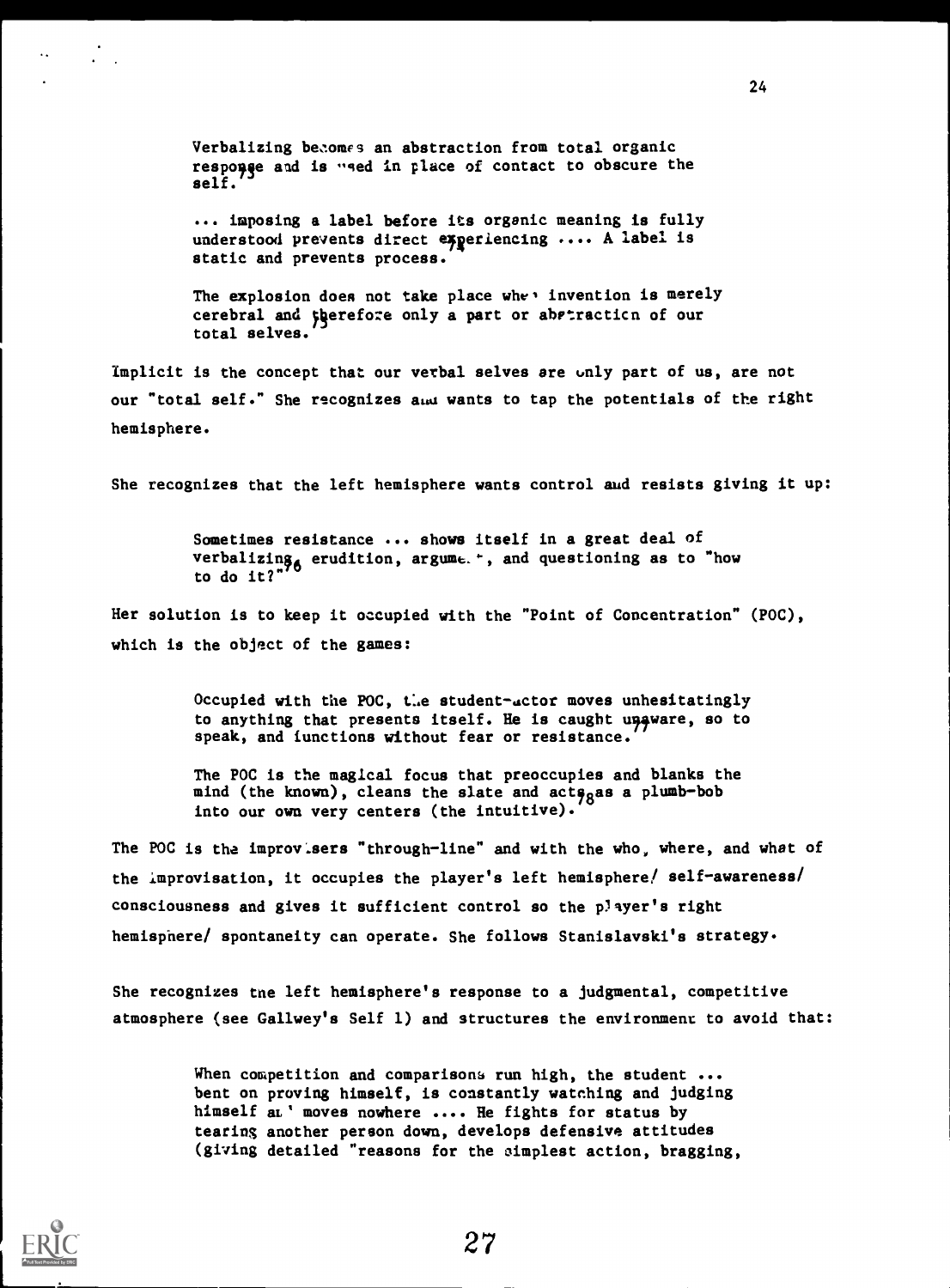or blaming others for what he does)."<sup>79</sup>

With beginners, she concentrates on physical, non-verbal exercises and games to minimize left hemisphere involvement and to awaken the right:

> Our first concern with students is to encourage freedom of physical expression, because the physi al and sensory relationship with the art form opens the door for insight. Why this is so is hard to say, but be certain that it is so. It keeps the actor in an evolving world of direct peggeption -- an open self in relation to the world around him.

She is doing more than avoiding the left hemisphere's province, she is appealling to the right's spatial abilities:

> The player learns that a stage reality must have space, texture, depth, and substance -- in short, physical reality. It is his creating this reality out of nothi  $\,$ , so to speak, that makes it possible for him to take his first step into the beyond.

Her goal in removing the influence of the left and taping the right is "openness to contact with the environment and each other," in the same way we do in everyday life:

> Everyone ad-libs every waking hour of the day and responds tc the world through his senses. It is the enriching, restructuring, and integration of all of these daily life responses for use in the art form that makes up the traiging of the actor for scene improvisation and formal theater.

She is hoping to emulate the natural left/right balance of everyday life

## Kristen Linklater

Linklater works with the voice, but not propositional speech. Her end is not a beautiful voice, but an actor in complete emotional touch with the text. She wants a "voice in direct contact with emotional impulse." She seeks to capitalize on the right hemisphere's role in emotional mediation. 83



 $\mathbb{R}^2$ 

 $\mathbf{a}$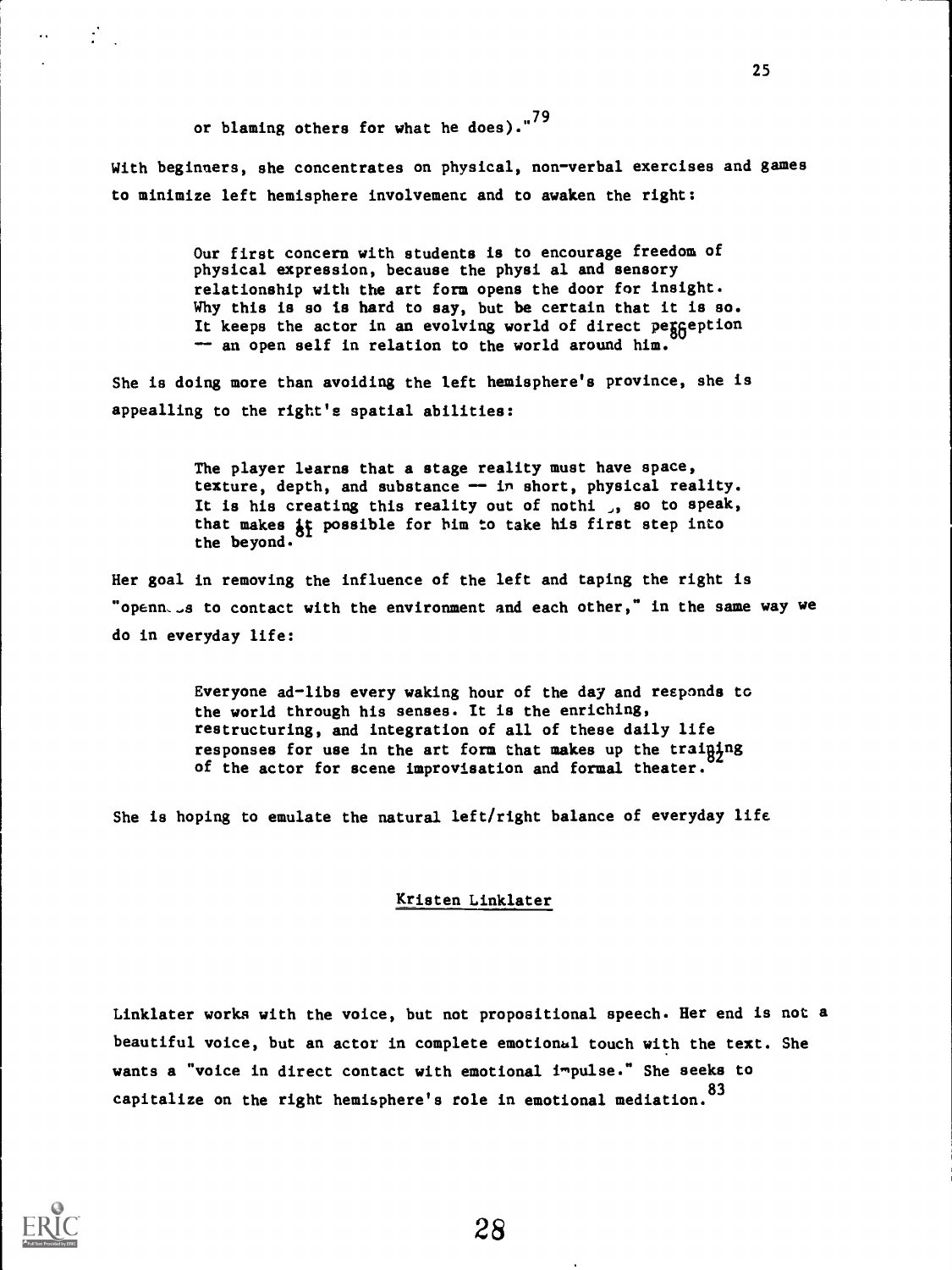Language, she says, evolved from primitive roars of anger, cries of ecstacy, and mouth functions -- lick, suck, snarl, chew, kiss. It has direct connections to "emotive storehouses in the body." The evolving intellect gradually took control over these connections in an effort to refine communication.<sup>84</sup> The intellect restrains spontaneous emotive speech. It is protective. It wants time to think:

> ... Neuro-muscular programming has developed habits of mind and muscle that cut us off from the instinctual connection between emotion and breath.

... the complex facial musculature ... responds to inhibitary messages from the anind by drawing a curtain across the window of the the face.

She is obviously talking about the left hemisphere.

Instead of letting the left hemisphere interpose itself between emotion and response, she wants a direct, natural connection between feeling and voice. The actor must "allow the text access to those depths and let it  $\mu$ lay on [him]."<sup>87</sup> This is particularly true in speaking verse:

> With poetry, what is being said cannot be discovered by the brain alone .... Poetry is understood through the mind, heart, spirit and the viscera: ways gef absorbing a text into all those a as must be available.

Her first step in text work is non-intellectual, a search for images, feelings, rhythms, sensory data in the verse, totally ignoring its propositional meaning. The latter is used to make choices from the material g. c.ed in the first step. The intellect orders the chaos of step one. The process is like Grotowski's.

She is after the same right brain/left brain work sharing that the model contemplates and that others discussed earlier want to achieve:

> The attitude toward speaking in this book, illustrates the relationship between emotion, instinctive impusle, sensory response, physical and vocal action. This working picture is completed by an intellect which molds all that into shapes that have sense and meaning. It is a formidable task and intellect has a poweful responsibility if it is not either to be drowned in emotion or to rise up in self defense and





 $\ddot{\phantom{a}}$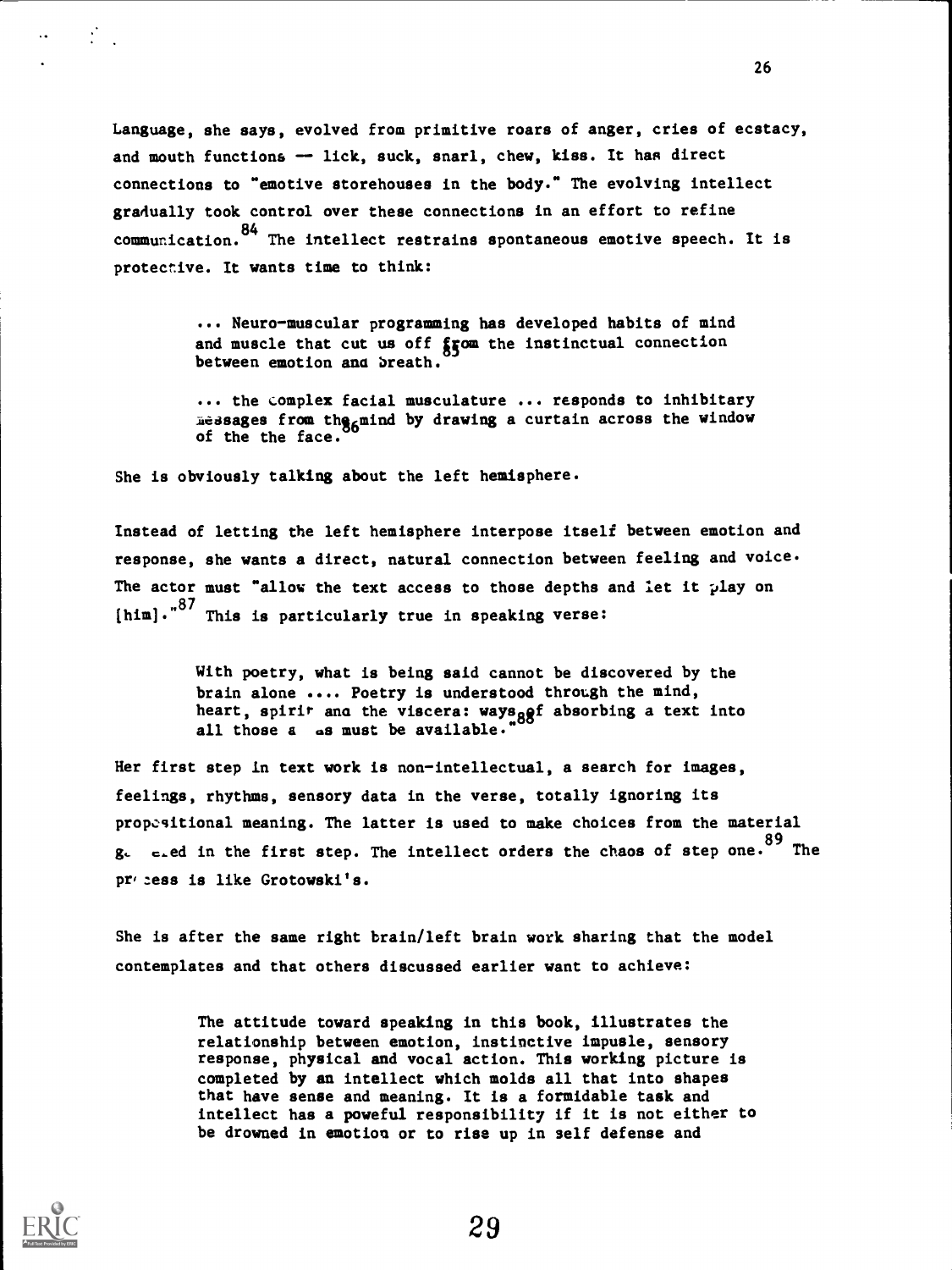stifle anarchic impulses. Irstead, it must channel impulse, emotion, sensation and sound with a brain power that offers equal partnership rights in the speaking process.

She is more than a voice coach. She is an acting teacher who begins verbally, who strenghens the right hemisphere's emotional mediation to make it an equal partner with the left.

# Conclusion

Although they come at the acting process from very different perspectives, Spolin and Linklater are after the same thing. They even sound alike talking about their different processes. The right brain/left brain model explains how that can be. Aga\_a it is useful in understanding both teachers and illuminating their differences.



 $\cdot$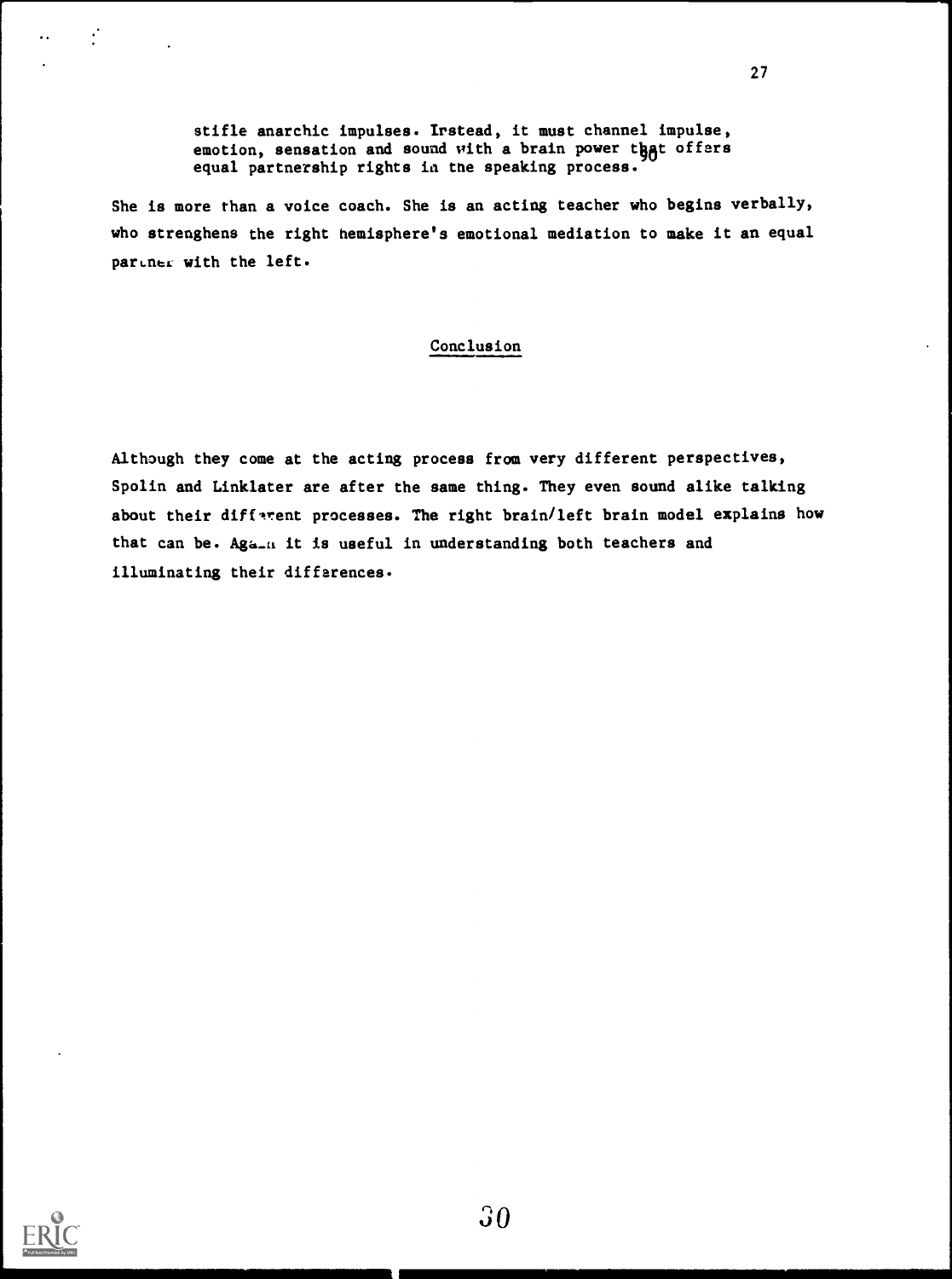PART IV - SUMMARY

This paper intends to propose the model in sufficient, credible details, not to explore all its implications or inadequacies. There are many directions to look, questions to ask. I take that as a strength. The model is not a clever analogy, a polished surface. It is a spade for excavating the foundations of performance. Directions and questions to explore follow:

> §The model makes reference to imagined circumstances which the actor creates and reacts to. None of the studies I found addressed laterality and imagination. This part of the model is unsupported. That is a weakness, but not a fatal one. A reasonable argument exists for right hemisphere involvement based on visual memory and the non-verbal nature of an imagined environment. Similarly, left hemisphere logic seems necessary for the initial postulate -- what Stanislavski calls the "magic IF."

SAll reactions on stage (or off) are not emotional, i.e. reacting to or showing feelings. Some are verbal, for example. How does the model explain those?

What are the left hemisphere's mechanisms of control over the right? How does left hemisphere analysis (a la Stanislayski) feed or control or do whatever to the right hemisphere? Answers to these questions are proably beyond current neuro-psychological research.

SEach of the theorists discussed, and others, should be



31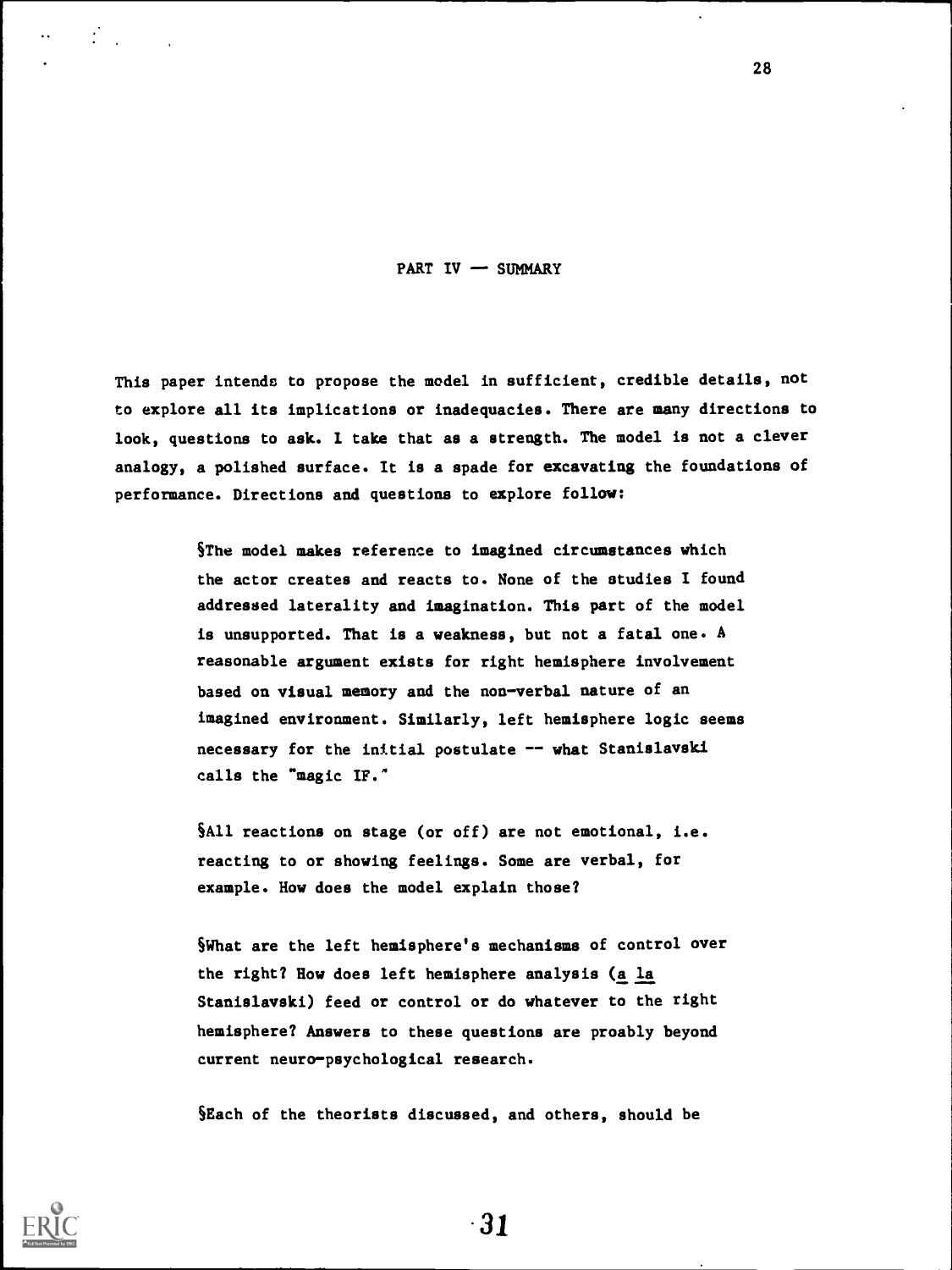examined in detail using the model.

Besides answering theoretical questions, the model has potential as a practical teaching tool. My own experience with it in the classroom (two years of a single semester beginning acting course) bears this out. The two most useful series of exercises (based on student evaluations) have right brain/left brain overtones.

The mask acting exercises seemed to help students access the right hemisphere. They reported feelings of detachment, separation between their self-conscious selves and the mask persona, and they felt liberated by the mask. These are not uncommon responses to mask work, but the theory explains them. The students learned strategies for controlling the mask persona without interrupting its spontaneous behavior, i.e. they practiced the balancing of left and right control. Their means of control was manipulating the given circumstances. The best example was the mask that refused to help others and insisted on supervising. The actor was able to get the mask to pitch in by pretending it was a spy looking for laggards.

The hidden-relationship improvisations accomplished the same things. Spolin calls these the "Who Game:" A is on stage. B decides on a relationship with A but doesn't tell him. A must figure out who he is while improvising the scene with  $B^{91}$  The exercise forces a separation between right and left modes. A must spontaneously read and react to B. At the same time he must analyze the situation and deduce the relationship. The students reported a clear separation between reacting and analyzing and found the exercises liberating.

There are too many studies correlating teaching success with teacher expectation to say these experiences prove that the theory works. But the theory does offer an explanation for their success and therefore a basis for selecting other exercises.

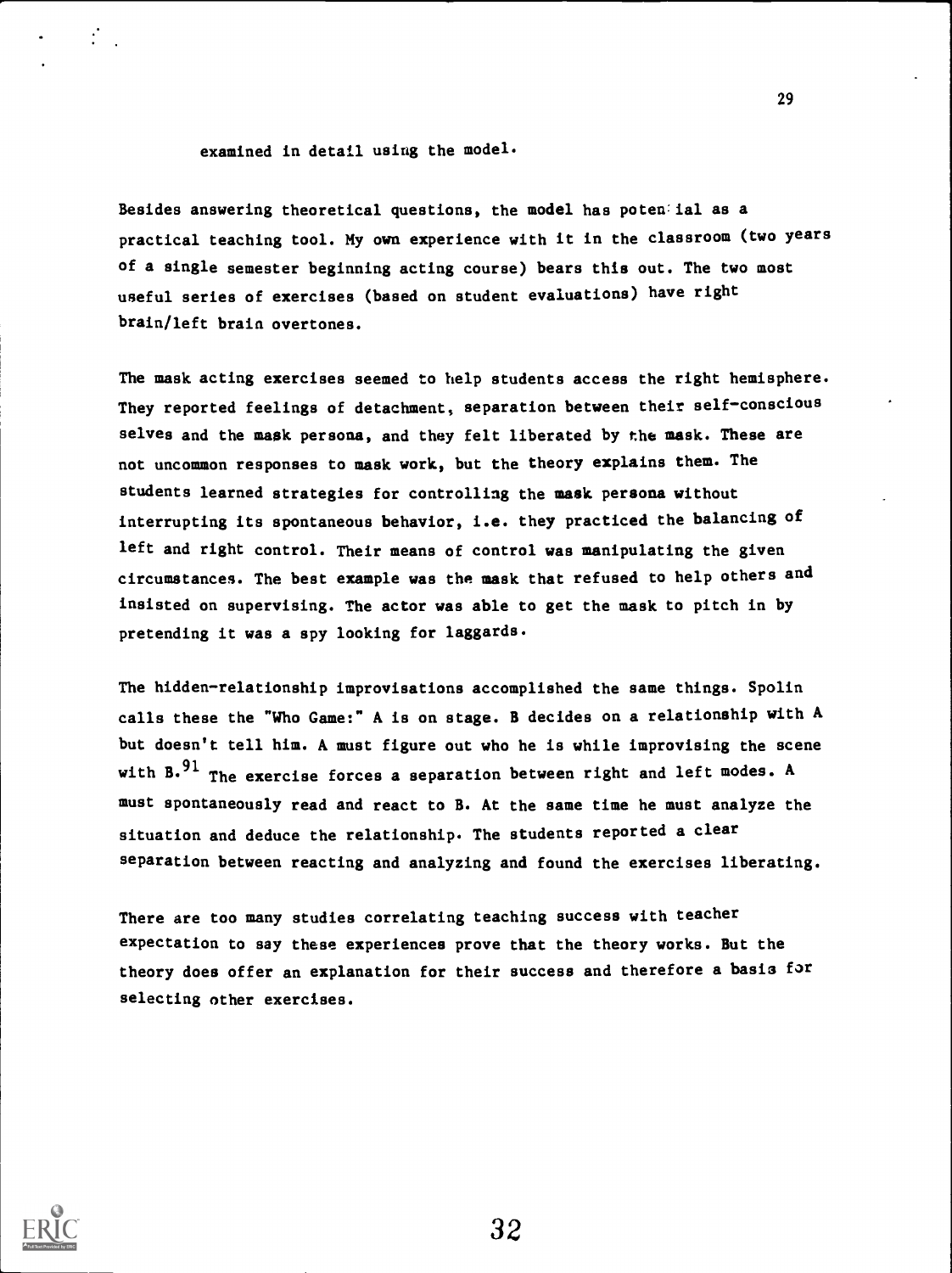<sup>1</sup> Julian Olf, "Acting and Being: Some Thoughts about Metaphys.cs and Modern Performance Theory," Theater Journal, March, 1981, pp. 54-45.

<sup>2</sup> Betty Edwards, Drawing on the Right Side of the Brain (Los Angeles: J.P. Thatcher, 1979).

<sup>3</sup> M. P. Bryden, Laterality: Functional Asymmetry in the Intact Brain (New York: Academic Press, 1982); M. S. Gazzaniga and J. E. LeDoux, The Integrated Mind (New York and London: Plenum Press, 1978); Roman Jakobson, Brain and Language: Cerebral Hemispheres and Linguistic Structure in Mutual Light (Columbus, Ohio: Slavica Publishers, 1980); Sally Springer and Georg Deutch, Left Brain, Right Brain (San Francisco: W. H. Freeman and Co., 1981).

4 Springer, p. 33.

 $\frac{1}{2}$ 

<sup>5</sup> Gazznaniga and LeDoux, p. 148

6 Ibid., pp. 142-5.

<sup>7</sup> Ibid., p. 15.

8 Springer, p. 193.

<sup>9</sup> Ibid., p. 6.

<sup>10</sup> Elliott Ross, "Dominant Language Functions of the Right Hemisphere? Prosody and Emotional Gesturing," Archives of Neurology 36 (1979), 144-48.

11 Jakobson, pp. 20-22.  $^{12}$  Ibid. pp. 23-24. <sup>13</sup> Ibid. p. 29.

<sup>14</sup> Elliott Ross, "The Aprosodias: Funct.onal-Anatomic Organization of the Affective Components of Language in the Right Hemisphere," Archives of Neurology 38 (1981), 561-69.

<sup>15</sup> Ross, "Dominant," <sup>16</sup> Ross, "Aprosodias,"

<sup>17</sup> N. R. Varney, "Pantomime Recognition in Aphasia: Implications for a Concept of Asymbolia," Brain and Language, 15 (1982), 32-39.

18 G. Lehmkuhl and K. Poeck, "A Disturbance in the Conceptual Organization of Actions in Patients with Ideational Apraxia," Cortex, 17 (1981), 153-8.

19 Springer, p. 12.

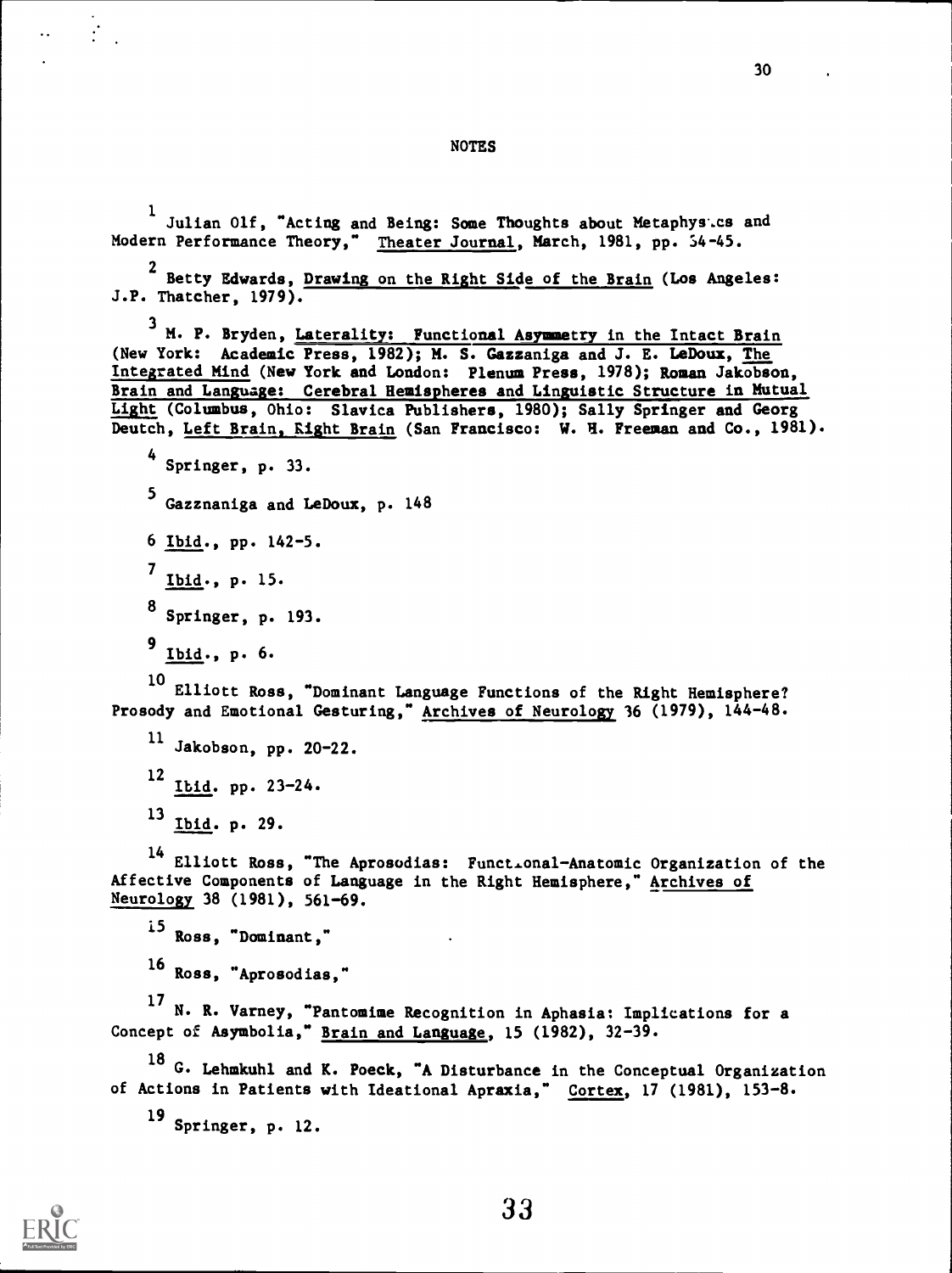<sup>20</sup> Sackheim et al., "Emotions are Expressed More Intensely on the Left Side of the Face," Science, October, 1978, pp. 434-5.

<sup>21</sup> Joan Borod, "Facedness and Emotion Related to Lateral Dominance, Sex and Expression Type," Neuropsychologia, 18 (1980) 237-4..

<sup>22</sup> Dekosky et al., "Recognition and Discrimination of Emotional Faces and Pictures," Brain and Language, 9 (1980), 206-214.

<sup>23</sup> Cicone <u>et al.</u>, "Sensitivity to Emotional Expressions and Situations in Organic Patients," Cortex, 16 (1978), 145-158.

<sup>24</sup> Schwartz et al., "Dissociations of Language Function in Dementia: A Case Study," Brain and Language, 7 (1979), 277-306.

25 Claude Chemtob, "Paradoxical Complementarity in the Aesthetic Preferences of the Cerebral Hemispheres: An Exploratory Study," Perceptual and Motor Skills, 48 (1969), 799-806.

<sup>26</sup> Jakobson, p. 34.

 $\mathcal{L}_{\mathcal{L}}$ 

 $\ddot{\phantom{a}}$ 

<sup>27</sup> Ross, "Dominant."

<sup>28</sup> Heilman et al., "Right Hemisphere Dominance for Mediation Cerebral Activation," Neuropsychologia, 17 (1979), 311-315.

<sup>29</sup> Landis et al., "Dissociated Awareness of Manual Perforwance on Two Different Visual Associative Tasks: A 'Split-Brain' Phenomenon in Normal Subjects," Cortex, 17 (1981), 435-440.

<sup>30</sup> Hellige et al., "Information Processing in the Cerebral Hemispheres: Selective Hemisphere Activation and Capacity Limitations," Journal of Experimental Psychology: General, 108 (1979), 251-79.

31 John Shotter, "Consciousness, Self-Consciousness, Inner Games and Alternate Realities," Aspects of Consciousness, Vol. 3, Underwood and Stevens, eds. (New York: Academic Press, 1982), p. 48-50.

<sup>32</sup> W. Timothy Gallwey, The Inner Game of Tennis (New York: Random House, 1974).

32A Shotter, p. 43.

<sup>33</sup> Jerzy Grotowski, <u>Towards a Poor Theater</u> (New York: Simon & Schur er/Touchstone, 1968), p. 128.

34 Ibid., p. 23.  $35$  Ibid., p. 238.  $36$  Ibid., p. 37.  $^{37}$  Ibid., p. 245.

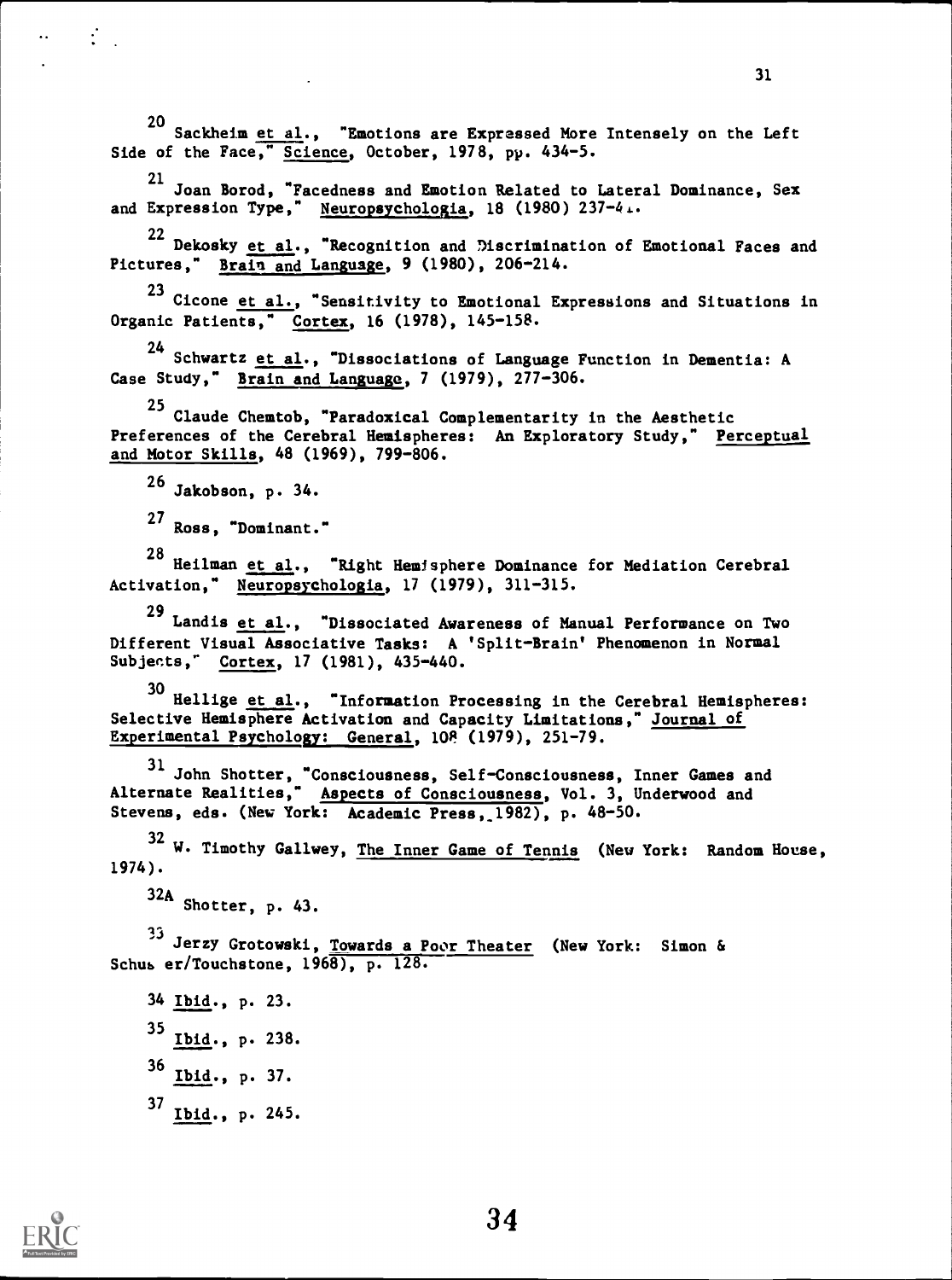Ibid., p. 249.. Ibid., p. 16. 40 <u>Ibid</u>., p. 35. Ibid., p. 227. <u>Ibid</u>., p. 39. Ibid., p. 227. 44 <u>Ibid</u>., p. 212. 45<br>Ibid., p. 235. Sonia Moore, The Stanislayski System: The Professional Trainiag of An Actor (New York: Penguin Books, 1976), p. 12. Ibid. Ibid., p. 13. Ibid., p. 23. Ibid., p. 29. 51 Ibid., p. 30. Ibid., p. 40. Ibid., p. 41. Ibid., p. 67. <sup>55</sup> I<u>bid</u>., p. 79. <sup>56</sup> Constantin Stanislavski, <u>An Actor Prepares</u>, trans. Elizabeth Reynolds Hapgood (New York: Theater Arts Books, 1936). <sup>57</sup> Bertolt Brecht, Brecht on Theater: The Development of An Aesthetic, ed. and trans. John Willett (New York: Hill anJ Wang, 1964), p. 248. Ibid., p. 91. Ibid., p. 68. Ibid., pp. 69-77.  $^{61}$  <u>Ibid</u>., p. 88. Ibid., p. 23.



 $\frac{1}{2}$ 

Ibid., p. 193.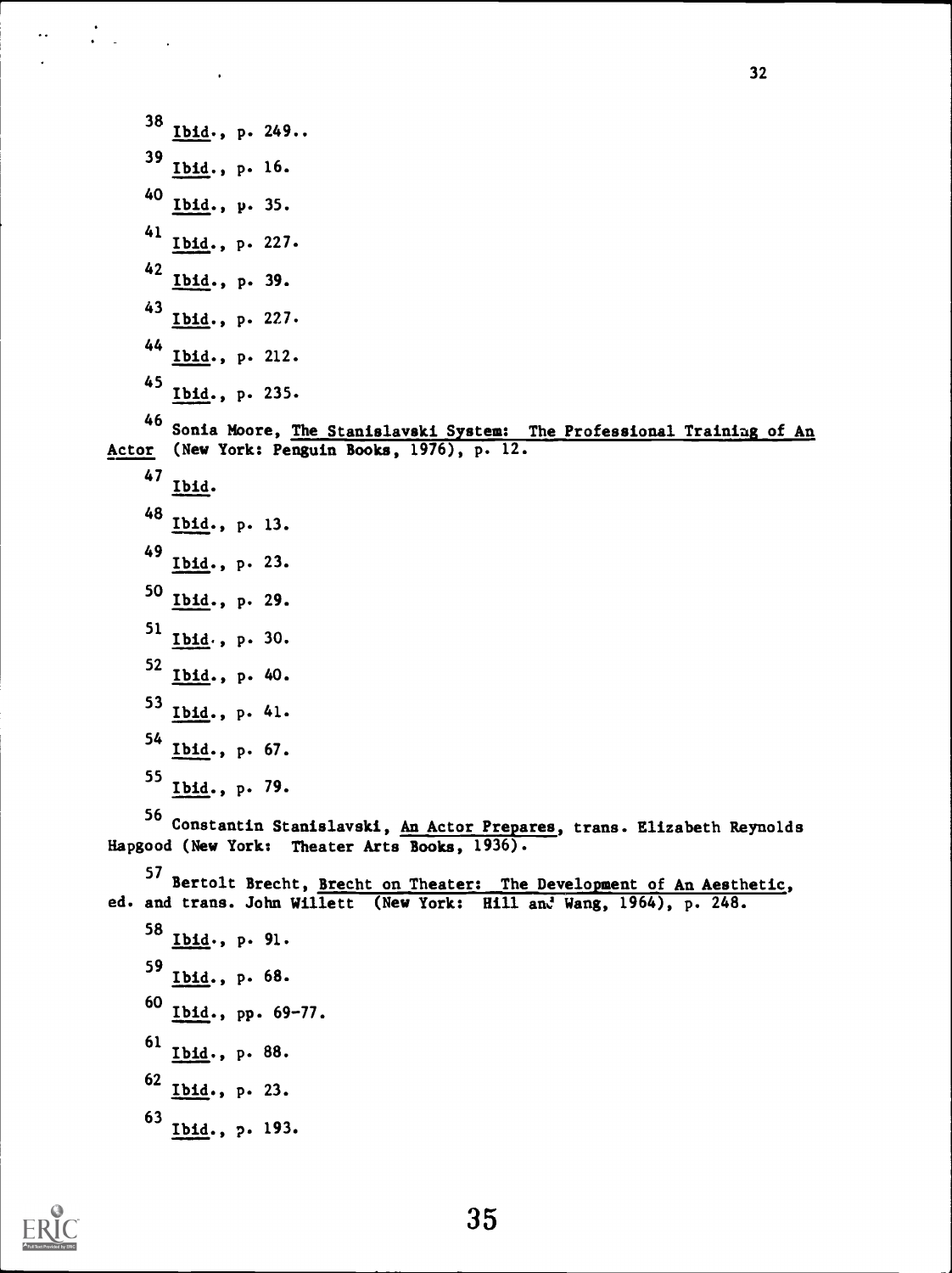<sup>64</sup> Ibid., p. 138. 65 Ibid., p. 27. <sup>66</sup> Ibid., p. 92. <sup>67</sup> Ibid., p. 26. <sup>68</sup> Ibid., p. 194. <sup>69</sup> Ibid., p. 253.  $^{70}$  <u>Ibid</u>., p. 95.  $\frac{71}{1}$  Ibid., p. 244. <sup>72</sup> Viola Spolin, Improvisation for the Theater: A Handbook of Teaching and Directing Techniques (Evanston, Ill.: Northwestern University Press, 1963), p. 5.  $^{73}$  Ibid., p. 41. <sup>74</sup> Ibid., p. 27. <sup>75</sup> Ibid., pp. 40, 41. 76 Ibid., p. 24.  $\frac{7}{1}$  Ibid., p. 23.  $^{78}$  Ibid., p. 24. <sup>79</sup> Ibid., pp. 10, 11. 80 <u>Ibid</u>., p. 15.  $^{81}$  Ibid., p. 17.  $^{82}$  Ibid., pp. 43, 44. <sup>83</sup> Kristen Linklater, <u>Freeing the Natural Voice</u> (New York: Drama Book Specialists, 1976), p. 2. <sup>84</sup> Ibid., p. 174. 85<br>Ibid., p. 12.  $\frac{161}{16}$ , p. 14.  $^{87}$  Ibid., p. 185. <sup>88</sup> Ibid., p. 186.

33

89<br>Ib<u>id</u>., p. 187.



 $\mathcal{L}_{\mathcal{A}}$ 

 $\ddot{\phantom{a}}$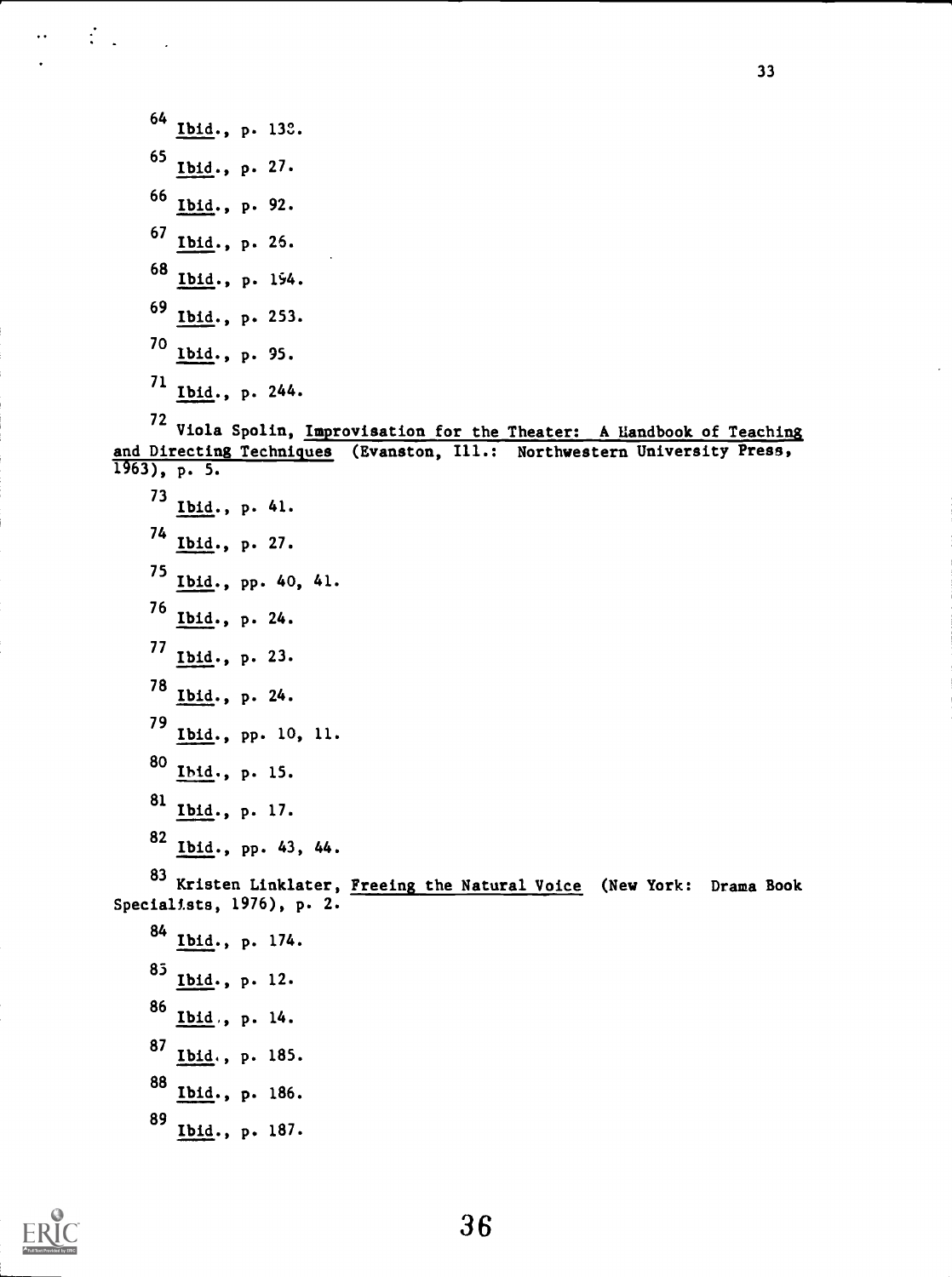90 Ibid. <sup>91</sup> Spolin, p. 109.

 $\ddot{\phantom{a}}$ 

 $\mathbb{R}^2$ 

 $\ddot{\phantom{1}}$  $\ddot{\phantom{0}}$ 

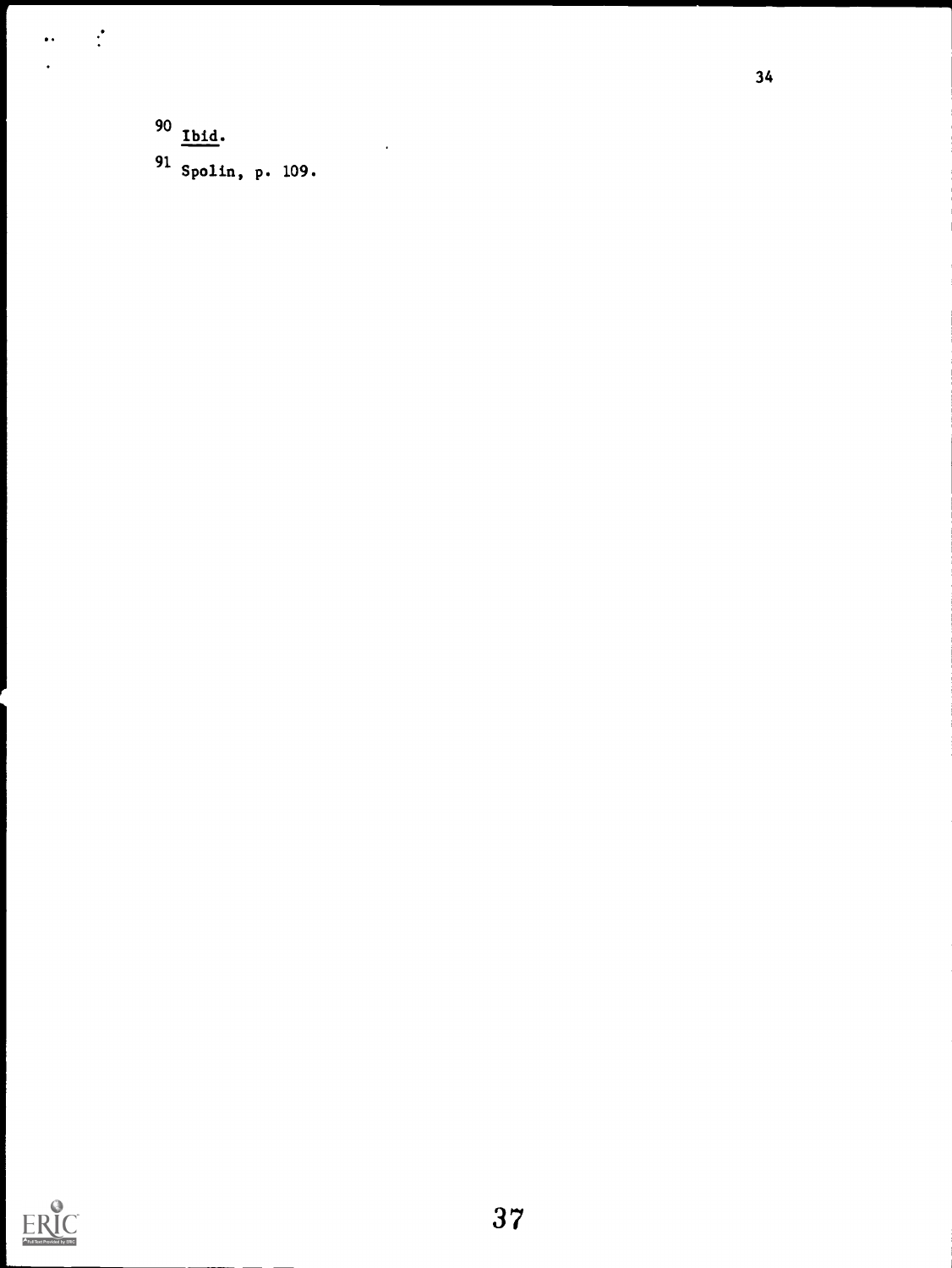#### BIBLIOGRAPHY

#### Part I

#### Books

 $\mathcal{L}$ 

 $\ddot{\phantom{a}}$ 

- Bryden, M. P. Laterality: Functional Asymmetry in the Intact Brain. New York: Academic Press, 1982.
- Eckman and Friesen. Unmasking The Face. New York: Prentice Hall, 1975.
- 'Gallwey, W. Timothy. The Inner Game of Tennis. New York: Random House, 1974.
- Gazzaniga, M.S. and LeDoux, J. E. The Integrated Mind. New York and London: Plenum Press, 1978.
- Jakobsor, Roman. Brain and Language: Cerebral Hemispheres and Linguistic Structure in Mutual Light. Columbus, Ohio: Slavica Publishera, 1980.
- Kinsbourne, Marcel, ed. Asymmetrical Functions of the Brain. Cambridge: Cambridge University Press, 1978.
- Springer, Sally and Deutch, Georg. Left Brain, Right Brain. San Francisco: W. H. Freeman and Co.,1981.

#### Articles

- Beaumont, J. G. "Split Brain Studies and the Duality of Consciousness." Aspects of Consciousness, Vol. 2, Underwood and Stevens, eds. New York: Academic Press, 1981.
- Borod, Joan. "Facedness and Emotion Related to Lateral Dominance, Sex and Expression Type." Neuropsychologia, 18 (1980) 237-41.
- Cambell, Ruth. "Left Hander's Smiles: Asymmetries in the Projection of Posed Faces." Cortex, 15 (1979), 571-579.
- Chemtob, Claude M. "Paradoxical Complementarity in the Aesthetic Preferences of the Cerebral Hemispheres: An Exploratory Study." Perceptual and Motor Skills, 48 (1969), 799-806.
- Cicone et al. "Sensitivity to Emotional Expressions and Situations in Organic Patients." Cortex, 16 (1978), 145-158.
- Cohen, R. and S. Kelter. "Cognitive Impairment of Aphasics in a Colour-to-Picture Matching Task." Cortex, 15 (1979), 235-245.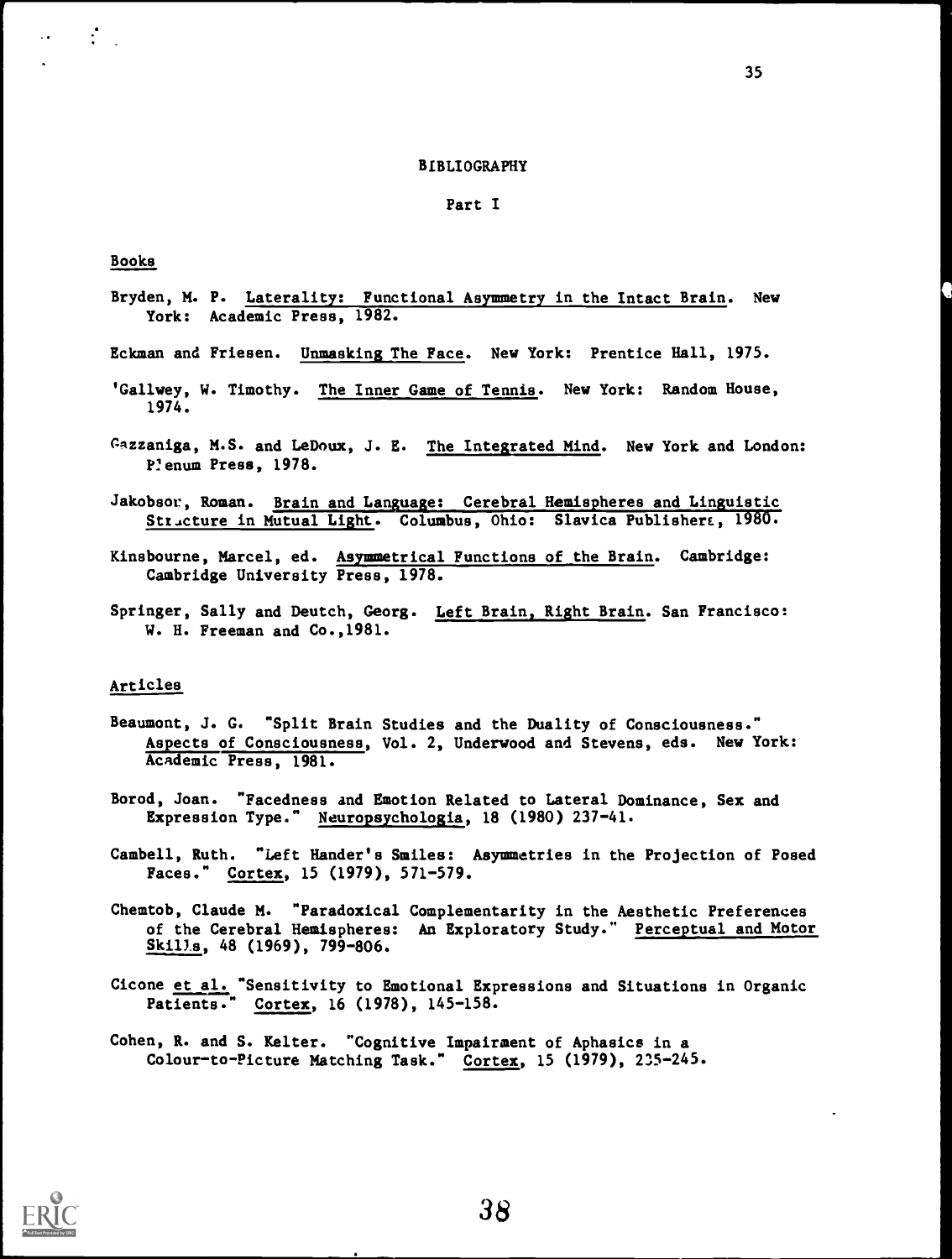- Curtiss, Deborah. Brain Hemispheres and Art: An Annotated Bibliography. Unpublished dissertation. Philadelphia College of Art, 1982.
- Dekosky et al. "Recognition and Discrimination of Emotional Faces and Pictures." Brain and Language, 9 (1980), 206-214.
- Dimond, S. J. "Performance By Split-Brain Human on Lateralized Vigilance Tasks." Cortex, 15 (1979), 43-50.
- Ellenberg, L. and R. W. Sperry. "Capacity for Holding Sustained Attention Following Commissurotamy." Cortex, 15 (1979), 421-438.
- Heilman et al. "Right Hemisphere Dominance for Mediation Cerebral Activation" Neuropsychologia, 17 (1979), 311-315.
- Hellige et al. "Effects of Concurrent ... Visual Field." Journal of Experimental Psychology: Human Perception and Performance, 2 (1976), 210-221.
- Hellige et al. "Information Processing in the Cerebral Hemispheres: Selective Hemisphere Activation and Capacity Limitations." Journal of Experimental Psychology: General, 108 (1979), 251-79.
- Kent, R. D. And John C. Rosenbek. "Prosodic Disturbance and Neurologic Lesions." Brain and Language, 15 (1982), 259-91.
- Landis et al. "Dissociated Awareness of Manual Performance on Two Different Visual Associative Tasks: A 'Split-Brain' Phenomenon in Normal Subjects." Cortex, 17 (1981), 435-440.
- LeDoux et al. "A Divided Mind: Observations on the Conscious Properties of the Separated Hemispheres." Annals of Neurology, 2 Hov., 1977, pp. 417-21.
- Lehmkuhl, G, and K. Poeck. "A Disturbance in the Conceptual Organization of Actions in Patients with Ideational Apraxia." Cortex, 17 (1981), 153-8.
- Ley, R. G. and M. P. Bryden. "Consciousness, Emotion and the Right Hemisphere." Aspects of Consciousness, Vol. 2, Underwood and Stevens, eds. New York: Academic Press, 1981.
- Ley, R. G. and M. P. Bryden. "Hemispheric Differences in Processing Emotions and Faces." Brain and Language, 7 (1979), 127-138.
- Marin, Oscar S. M. "Neurological Aspects of Music Perception and Performance." Unpublished article.
- Olf, Julian. "Acting and Being: Some Thoughts about Metaphysics and Modern Performance Theory." Theater Journal, March, 1981, pp. 34-45.
- Poizner et al. "Cerebral Asymmatry for American Sign Language: The Effect of Moving Stimuli." Brain and Laguage, [get rest of citation]



 $\mathcal{L}_{\text{max}}$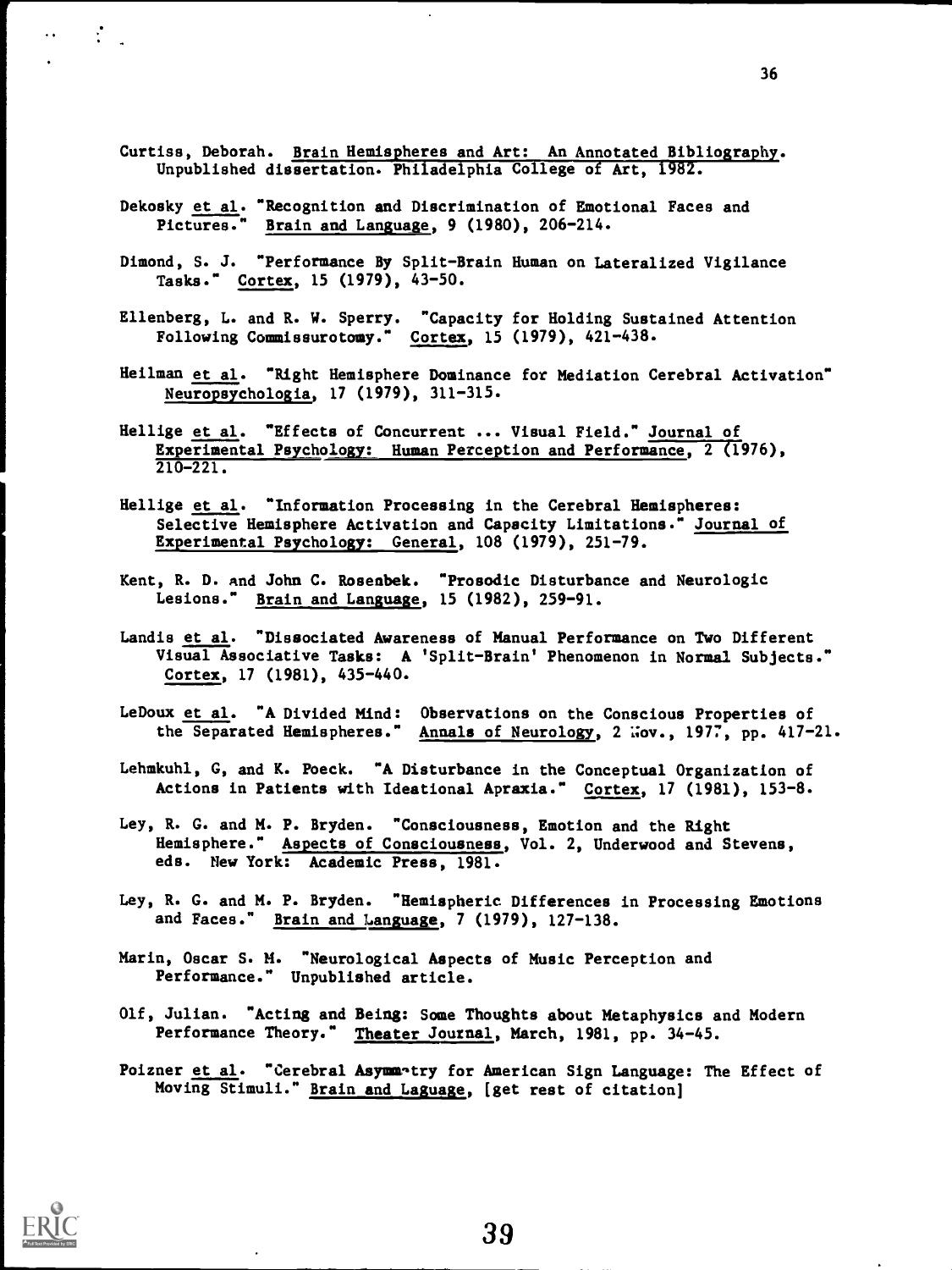- Risse, G. L. and M. S. Gazzaniga. "Well-Kept Secrets of the Right Hemisphere: A Carotid Amytal Study of Restricted Memory Transfer." Neurology, 28 Sept. 1978, pp.950-3.
- Ross, Elliott et al. in Archives of Neurology: a. "Dominant Language Functions of the Right Hemisphere? Prosody and Emotional Gesturing." 36 (1979), 144-48. b. "The Aprosodias: Functional-Anatomic Organization of the Affective Components of Language in the Right Hemisphere." 38 (1981), 561-69. c. "How the Brain Integrates Affective and Propositional Language into a Unified Behavioral Function: Hypothesis Based on Clinical Evidence." 38 (1981), 745-48.
- Ross, P. and G. Turkewitz. "Individual Differences in Cerebral Asymmetries for Factal Recognition." Cortex, 17 (1981). 199-214.
- Sackheim, Harold. "Lateral Asymmetry in the Intensity of Emotion." Neuropsychlogia, 16 (1978), 473-81.
- Sackheim, H. and R. Gur. "Asymmetry in Facial Expressions." Science, August, 1979, pp. 834-6.
- Sackheim et al. "Emotions are Expressed More Intensely on the Left Side of the Face." Science, October, 1978, pp. 434-5.
- Schwartz et al. "Dissociations of Language Function in Dementia: A Case Study." Brain and Language, 7 (1979), 277-306.
- Shotter, John. "Consciousness, Self-Consciousness, Inner Games and Alternate Realities." Aspects of Consciousness, Vol. 3, Underwood and Stevens, eds. New York: Academic Press, 1982.
- Strauss, E. and M. Moscovitch. "Perception of Facial Expression." Brain and Language, 13 (1981), 308-332.
- Varney, N. R. "Pantomime Recognition in Aphasia: Implications for a Concept of Asymbolia." Brain and Language, 15 (1982), 32-39.
- Weintraub, S. "Disturbances in Prosody." Archives of Neurology, 38 (1981), 771-4.



 $\overline{\phantom{a}}$  .

 $\mathcal{L}^{\text{max}}$ 

40